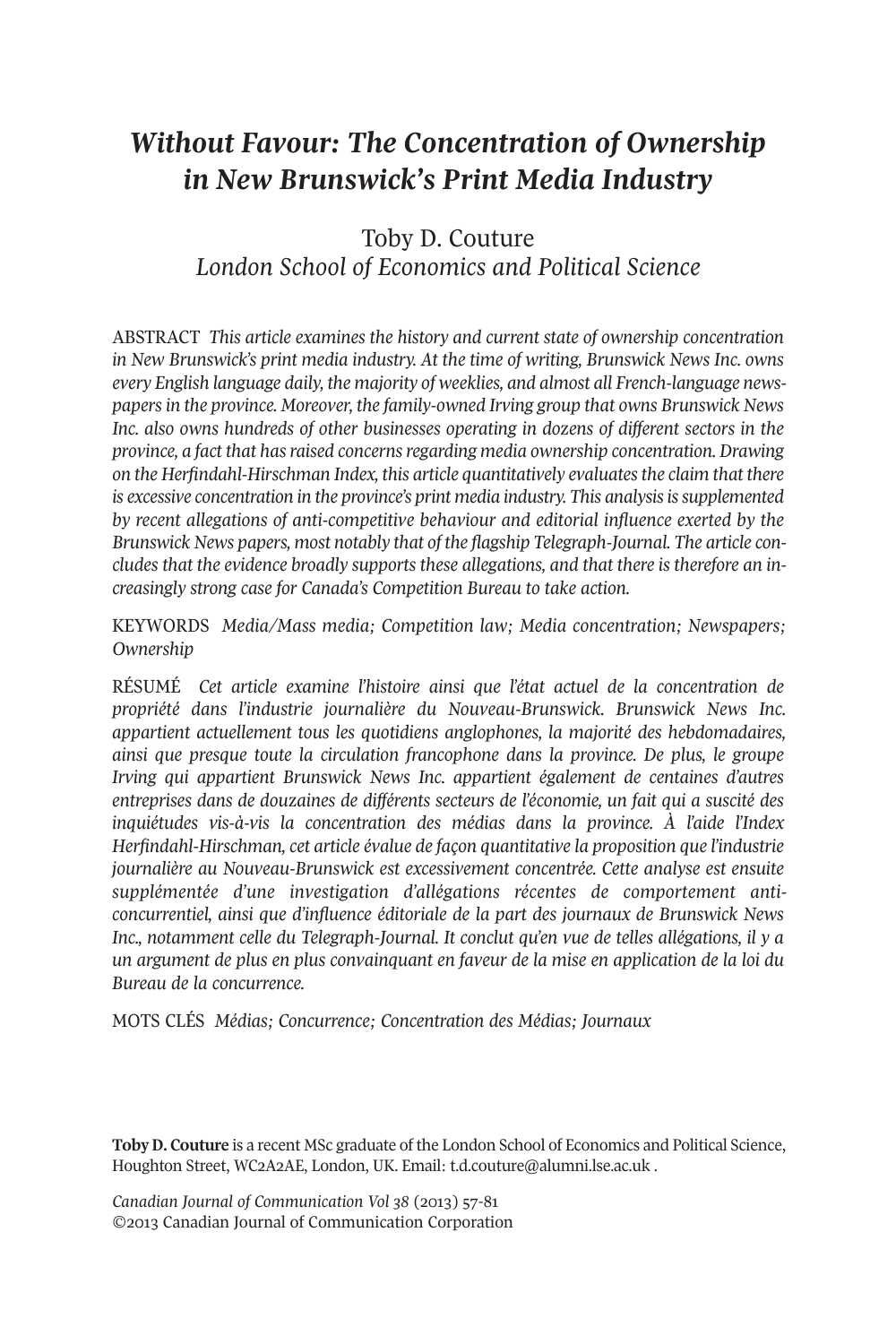In its hearings in Ottawa and across the country the committee heard about numerous concerns that Canadians have about the state of their media. Certain markets—Vancouver, New Brunswick and Quebec (primarily the French-language media) —were cited repeatedly. Concentration and extensive cross-media ownership in these markets led many witnesses to argue that there had been a decrease in available viewpoints in these markets and a decrease in the services provided by the media there, especially in the provision of local and "hard" news. It is reasonable to ask: Why did our laws or regulators fail to prevent the extent of concentration that we see in these markets today? (Final report on the Canadian news media, 2006b, p. 60)

> Thou think'st 'tis much that this contentious storm Invades us to the skin: so 'tis to thee; But where the greater malady is fix'd, The lesser is scarce felt.

> > — William Shakespeare

## **The house that Irving built**

**The Irving conglomerate is legendary in New Brunswick. It has operations in a wide**  $\blacksquare$  range of sectors in almost every corner of the province: it owns the province's largest forestry company, which manages and operates logging, pulp and paper, and saw milling operations, as well as the manufacturing of paper-based products; it owns and operates Canada's largest oil refinery, a facility that accounts for approximately 60% of the province's total exports; it has extensive long-haul trucking assets, as well as a host of rail lines throughout northeastern North America; it owns North America's fourth largest French fry producer; one of Canada's leading shipbuilding outfits; a host oftranslation services; a dozen cargo ships; a majortowing company; an office supply wholesaler; a chain of home hardware stores; a builder of pre-fabricated and custom homes; a large crane company; a major construction outfit; local sports teams; and, countless other companies operating in virtually every sector of the economy (Walker, 2010;Jobb, 2008). While the family-owned company has increasingly been expanding in the United States and in other Canadian provinces, its headquarters remain in Saint John, New Brunswick.

K.C. Irving, the storied founder and paterfamilias of the business empire, entered the newspaper industry in the late 1930s with the founding of The Saint John Citizen (DeMont,1991, p. 98). However, it was only with its 1944 acquisition of New Brunswick Publishing Co., which owned the Telegraph-Journal and the Saint John Evening Times-Globe, that the Irving group demonstrated its first serious interest in newspapers (Murray, 2010; DeMont, 1991). Since then, it has expanded by leaps and bounds, buying up both weeklies and dailies, and occasionally starting local newspapers in areas that previously did not have their own. The only remaining daily that is not Irving-owned is the French-language Acadie Nouvelle, which had a circulation of 20,178 in 2010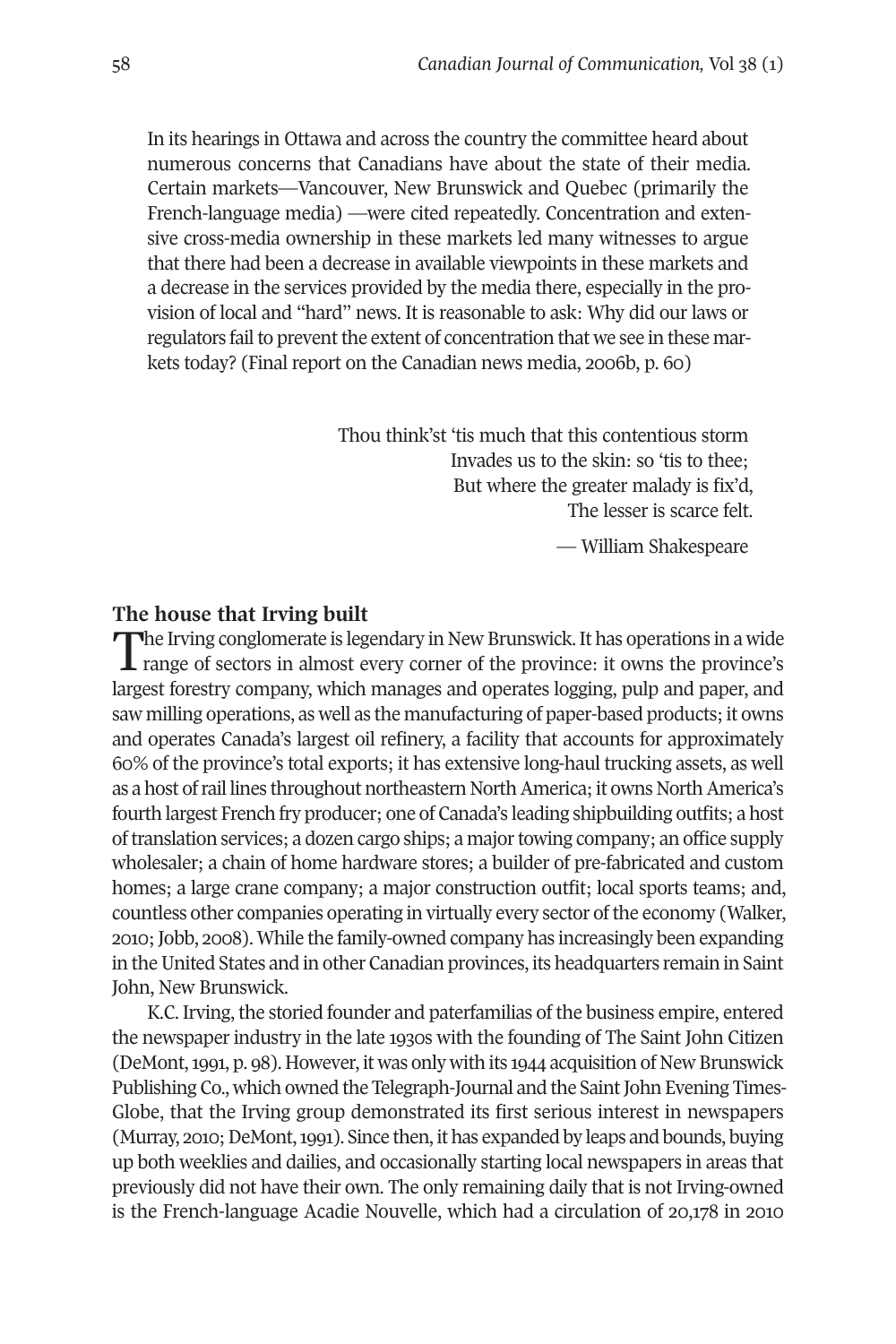(Canadian Newspaper Association [CNA], 2010).<sup>1</sup> This circulation dropped to just over 16,000 in 2012 (CBC, August 3, 2012).

In 2006, the Canadian Senate's Final report on the Canadian news media, chaired by Lise Bacon (henceforth, the Bacon Report), noted:

The Irvings' corporate interests form an industrial-media complex that dominates the province ... it includes more than 300 companies, has an estimated net wealth of \$4 billion and employs 8 per cent of the New Brunswick labour force. And because the Irving interests are privately owned, they do not even have to provide the level of public reporting that publicly traded corporations are required to provide. This situation is, as far as the Committee could determine, unique in developed countries. (Final report on the Canadian news media, 2006b, p. 59)

In 2010, Canadian Business Magazine pegged the Irving family as Canada's third richest, with a net worth estimated at \$7.46 Billion (CAD), while Forbes lists them as the 205th wealthiest in the world (Forbes, 2012). While their standing is modest by international standards, their dominance within the Province of New Brunswick, including within its print media industry, is unparalleled.

As media markets in the U.S., the U.K., and Australia reel from the scandals at News International, interest in the issues that can arise from excessive media concentration and power has re-entered the public discourse. Over the last three or four decades, Canada has also acquired a reputation for its relaxed attitude toward media concentration, and indeed, market concentration more broadly (DeMont, 1991; Final report on the Canadian news media, 2006a, 2006b).

This analysis is an attempt to shed light on the situation that has been unfolding in New Brunswick's print media industry over the last fifty years, with its implications for media plurality, and the freedom and openness of the press. In order to better understand how this situation has emerged, this article explores some of the key legal and historical developments that have occurred in previous decades and provides an analysis of Canada's regulatory framework as it relates to issues of media concentration.

First, the article begins by providing a brief overview of the print media industry in New Brunswick, with data on current circulation numbers. Second, it examines the key regulatory bodies that oversee the media industry in Canada. Third, the article summarizes the three major federal inquiries that have examined the media in Canada, including the Davey Commission (1970), the Kent Commission (1981), and the more recent Bacon Commission (2006). This is followed by the application of the Herfindahl-Hirschman Index, a widely used measure of market concentration, drawing on data from New Brunswick's daily and weekly circulation. The article then turns to the struggles faced by upstart media outfits in the province, including the widely reported story of the Carleton Free Press.

Following this, the article examines a number of allegations made by recent media commentators (including previous columnists and a former editor at the Telegraph-Journal, the Irving group's leading broadsheet) in which the Irving papers have used their editorial clout, as well as their unique role as the dominant provider of print media in the province, to attempt to influence both provincial policy and public opin-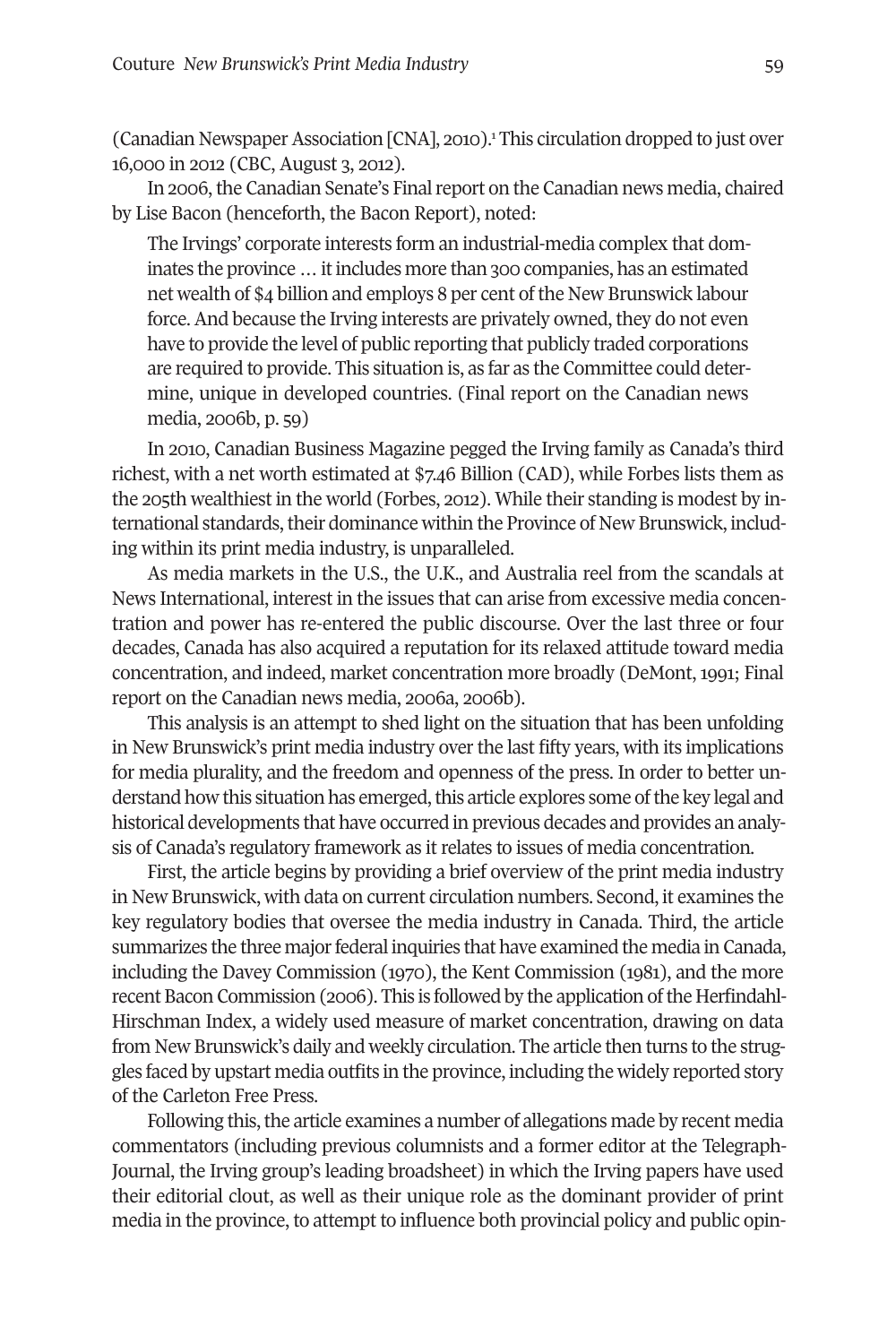| Dailies*                                                    |                                                    |                            |  |  |  |  |  |
|-------------------------------------------------------------|----------------------------------------------------|----------------------------|--|--|--|--|--|
| <b>Publication Title</b>                                    | Location                                           | <b>Average Circulation</b> |  |  |  |  |  |
| Telegraph Journal                                           | Saint John                                         | 30,998                     |  |  |  |  |  |
| <b>Daily Gleaner</b>                                        | Fredericton                                        | 19,347                     |  |  |  |  |  |
| <b>Times &amp; Transcript</b>                               | Moncton                                            | 33,951                     |  |  |  |  |  |
| <b>Weeklies</b>                                             |                                                    |                            |  |  |  |  |  |
| <b>Publication Title</b>                                    | Location                                           | <b>Approx. Circulation</b> |  |  |  |  |  |
|                                                             | <b>Chaleur Region</b>                              | 16,380                     |  |  |  |  |  |
|                                                             | Restigouche Region                                 | 19,048                     |  |  |  |  |  |
|                                                             | Dieppe                                             | 15,444                     |  |  |  |  |  |
| L'Étoile (French):                                          | <b>Kent Region</b>                                 | 15,567                     |  |  |  |  |  |
| <b>Comprises 8 local editions</b><br>throughout the Acadian | Shédiac                                            | 7,369                      |  |  |  |  |  |
| <b>Regions of New Brunswick</b>                             | Le Cataracte (Grand Falls)                         | 5,278                      |  |  |  |  |  |
|                                                             | La République (Edmunston)                          | 16,926                     |  |  |  |  |  |
|                                                             | Péninsule Acadienne                                | 17,988                     |  |  |  |  |  |
|                                                             | <b>Total Circulation</b>                           | 114,000                    |  |  |  |  |  |
| [HERE]                                                      | Fredericton, Moncton, Saint John                   | 21,839                     |  |  |  |  |  |
| Le Journal Madawaska (French)                               | Madawaska County                                   | 4,987                      |  |  |  |  |  |
| The Kings County Record<br>(Semi-weekly)                    | Sussex                                             | 4,930                      |  |  |  |  |  |
| The Miramichi Leader (Bi-<br>weekly)                        | Miramichi                                          | 9,700                      |  |  |  |  |  |
| The Miramichi Weekend                                       | Miramichi                                          | 5,430                      |  |  |  |  |  |
| The Northern Light                                          | <b>Bathurst</b>                                    | 4,183                      |  |  |  |  |  |
| The International Money Saver                               | <b>Western New Brunswick</b><br>and Northern Maine | Low '0,000s**              |  |  |  |  |  |
| <b>The Tribune</b>                                          | Campbellton                                        | 3,620                      |  |  |  |  |  |
| <b>Wheels</b>                                               | Fredericton, Moncton, Saint John                   | $30,000**$                 |  |  |  |  |  |
| <b>KV Style</b>                                             | Rothesav                                           | Low '000s**                |  |  |  |  |  |
| <b>This Week</b>                                            | <b>Moncton and Riverview</b>                       | Low '000s**                |  |  |  |  |  |
| <b>The Post Gazette</b>                                     | Oromocto                                           | 15,500                     |  |  |  |  |  |
| <b>Community Neighbours</b><br><b>This Week</b>             | <b>Greater Fredericton Area</b>                    | N/A                        |  |  |  |  |  |
| <b>Northside This Week</b>                                  | <b>Fredericton Northside</b>                       | N/A                        |  |  |  |  |  |
| <b>Victoria Country Star</b>                                | <b>Grand Falls</b>                                 | 2,504                      |  |  |  |  |  |
| Victoria Advertiser                                         | <b>Grand Falls</b>                                 | N/A                        |  |  |  |  |  |
| <b>York County Connection</b><br>(Bi-Weekly)                | Woodstock                                          | N/A                        |  |  |  |  |  |

## **Table 1: Brunswick News Inc. Print Media Holdings and Circulation (2010-11)**

**Notes:** Source: CNA, 2011; \*End-of-year 2011 for dailies; \*\* Estimate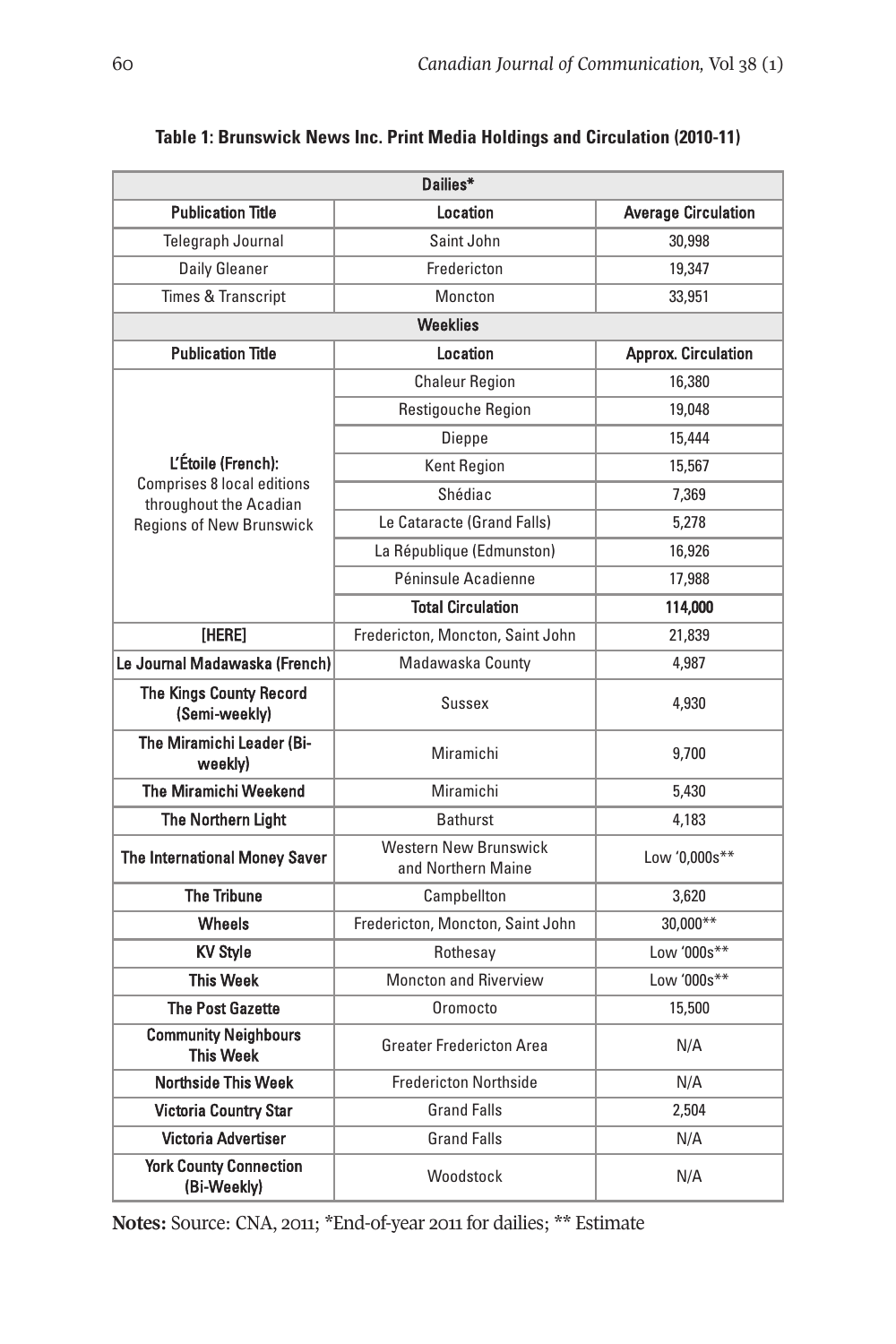ion on matters that stand to benefit the group as a whole. This includes the controversial proposed sale of NB Power to Hydro Québec, as well as issues relating to forestry policy, industrial power rates, and major industrial and energy projects in which the Irving group has had a direct stake (such as the mooted second oil refinery, the liquefied natural gas [LNG] terminal that was recently built on the outskirts of Saint John, and the Enbridge Gas debate). Next, the article assesses the apparent unwillingness of regulators, and the Competition Bureau in particular, to act despite allegations of anticompetitive behaviour, a series of undisclosed conflicts of interest in the coverage of major news items, as well as the clear trend of rising ownership concentration in the province as a whole.

Finally, the article draws on the traditional rationales for minimizing the concentration of media ownership, including democracy, plurality, and editorial independence in building a case for stronger media ownership regulations, and a more diligent enforcement of the existing provisions of the Competition Act. In the absence of greater distance between the print media and the province's dominant industrial player, it is difficult to envision how future governments in New Brunswick will be able to fairly and openly address the fiscal, economic, and democratic challenges that the province faces.

## **Understanding the print media industry in New Brunswick**

Aprovince of 751,000 residents, New Brunswick is home to a fairly modest print media market, with aggregate circulation numbers totalling two-to three-hundred-thousand (CNA, 2010). And yet overthe years, New Brunswick's media market has developed a disproportionate level of concentration, garnering the attention of successive federal inquiries, and raising concerns from senators, politicians, past editors, university professors, concerned citizens, as well as local business owners and advertisers about the negative consequences of excessive concentration of media ownership. Table 1 outlines the media holdings of Brunswick News Inc. at end-of-year 2010, except the Acadia Nouvelle, whose contribution numbers are from 2012 (CBC, 2012). Table 2 outlines non-Brunswick News holdings, including circulation numbers, as of 2010.

As Tables 1 and 2 show, the majority of daily circulation (81%) and weekly circulation (71%) is held by Brunswick News Inc. (BNI). <sup>2</sup> What is unique, however, and what the most recent Senate Report (Final report on the Canadian news media, 2006a, 2006b) underscored, is that in addition to owning the overwhelming majority of the print media in the province, the family-owned company also runs by far the largest industrial conglomerate in the province. Given its extensive business holdings in New Brunswick, and the fact that it employs approximately 8% of the population, the Irving group benefits from a uniquely privileged relationship with the government of the day, as the overall economic prosperity of the province is intimately linked with its own success. As a result, the Irving group has achieved a highly advantageous position, being able to use its considerable editorial and advertising clout to lobby the government, and to advocate for particular policies and regulations that support both its short and long-term business interests. Examples of this include changes to regulations impacting energy markets (witnessed during the debate on the sale of NB Power, or more recently in the conflict between Enbridge Gas New Brunswick and the Irving group),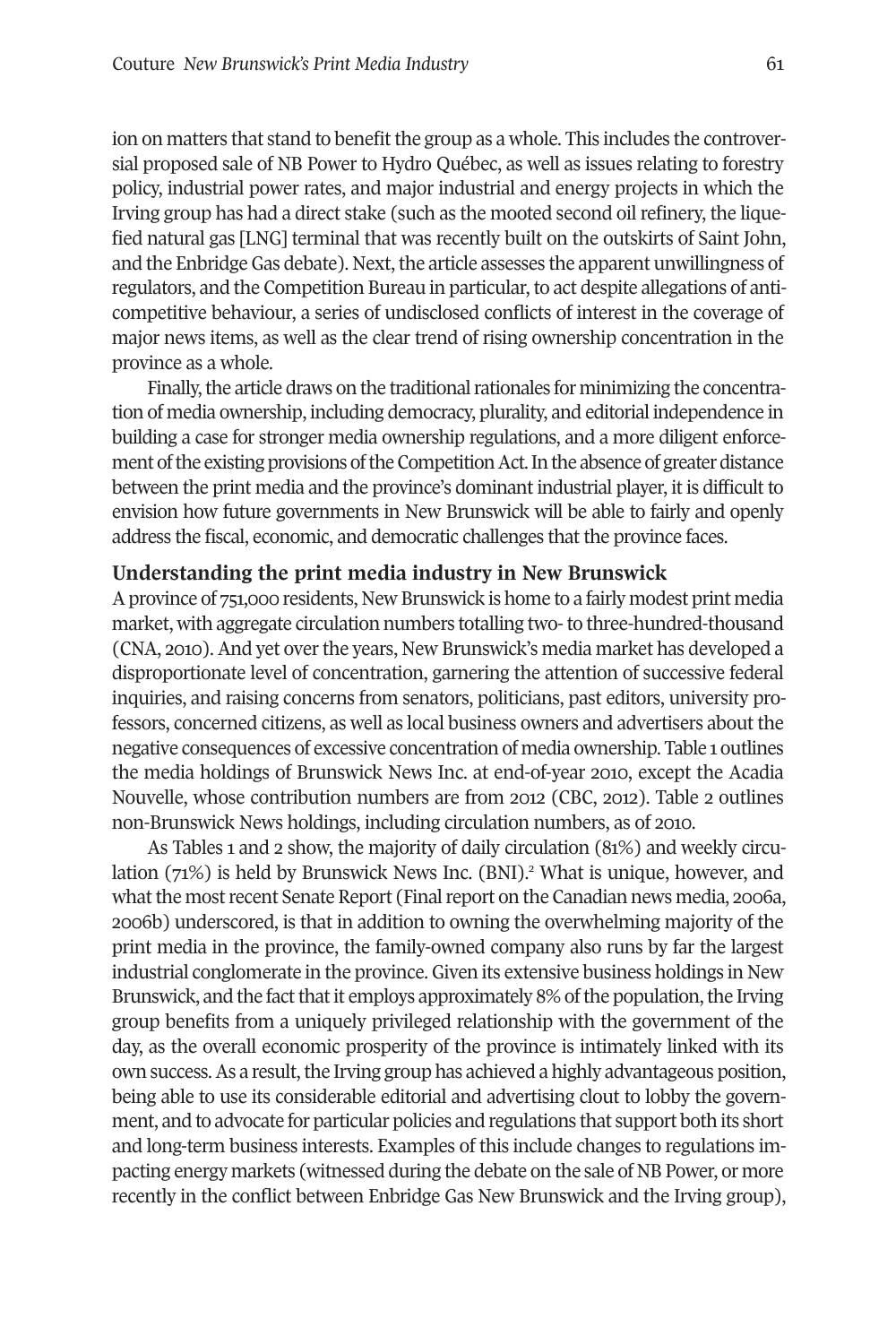as well as rules impacting the forestry industry (such as increasing protected areas, curtailing the use of herbicides, or reforming the regime governing access to trees situated on public lands).

| Dailies*                   |                            |                                       |                    |  |  |  |  |
|----------------------------|----------------------------|---------------------------------------|--------------------|--|--|--|--|
| <b>Publication Title</b>   | Location                   | Ownership                             | <b>Circulation</b> |  |  |  |  |
| L'Acadie Nouvelle          | Moncton<br>Independent     |                                       | 16,000             |  |  |  |  |
| <b>Weeklies</b>            |                            |                                       |                    |  |  |  |  |
| <b>Publication Title</b>   | Location                   | <b>Ownership</b>                      | <b>Circulation</b> |  |  |  |  |
| The St. Croix Courier      | St. Stephen                | Advocate Media Inc.                   | 3,324              |  |  |  |  |
| Sackville Tribune Post     | Sackville                  | G.T.C. Transcontinental<br>Group Ltd. | 2.606              |  |  |  |  |
| <b>River Valley News</b>   | <b>Grand Bay/Westfield</b> | Independent                           | 10,000             |  |  |  |  |
| Le Moniteur Acadien        | Shédiac                    | Independent                           | 5,100              |  |  |  |  |
| Infosac                    | <b>Bathurst</b>            | Independent                           | 37,000             |  |  |  |  |
| Sussex Herald (bi-weekly)  | Sussex                     | Ossekeag Publishing                   | 10,750             |  |  |  |  |
| Hampton Herald (bi-weekly) | Hampton                    | Co. Ltd., Printed by                  | 6,900              |  |  |  |  |
| Valley Viewer (bi-weekly)  | Southeastern NB            | Transcontinental                      | 10,625             |  |  |  |  |
| WesTides (bi-weekly)       | West Saint John            | Group Ltd.                            | 11,475             |  |  |  |  |

**Table 2: Non-Brunswick News Inc. Print Media Holdings (2010)**

Notes: \* 2011-12 circulation numbers; Sources: CBC, 2012; CNA, 2011; Hickey, personal communication, July 19, 2011; InfoSac, 2011; Moniteur Acadien, 2011

More troublingly, the degree of control and influence exerted by the Irving papers makes it difficult to get to the bottom of many important and highly consequential stories, such as those surrounding industrial pollution, or the substantial public subsidies periodically awarded to Irving companies.In the rare instances that such stories do appear, they are rarely, if ever, the subject of serious investigative reporting or featured in a critical light (Steuter, 2001; Tunney, 2008; Walker, 2010). All of this makes it difficult for citizens within the province to gain valuable perspective and a deeper understanding of what is actually happening in the province. This is particularly troubling when one considers that such an understanding could be destabilizing to both the Irving group, and potentially, to the province's own economic prospects, so closely are the two intertwined.

## **Regulating the Fourth Estate in Canada**

The first formal regulation dealing with the concentration of ownership in Canada is the Combines Investigation Act (Henry, 1970). Adopted in 1923 in the midst of growing concern over monopolies, it dealt specifically with issues of competition, market concentration, price fixing, bid rigging, and with the issue of monopolies and anticompetitive practices encompassing a wide range of sectors and industries. By extension, this included anti-competitive practices in the print media industry (Henry, 1970; Litvak & Maule, 1983). The Combines Investigation Act was subsequently revised in 1952, and further amended in 1969. Chief among its shortcomings was that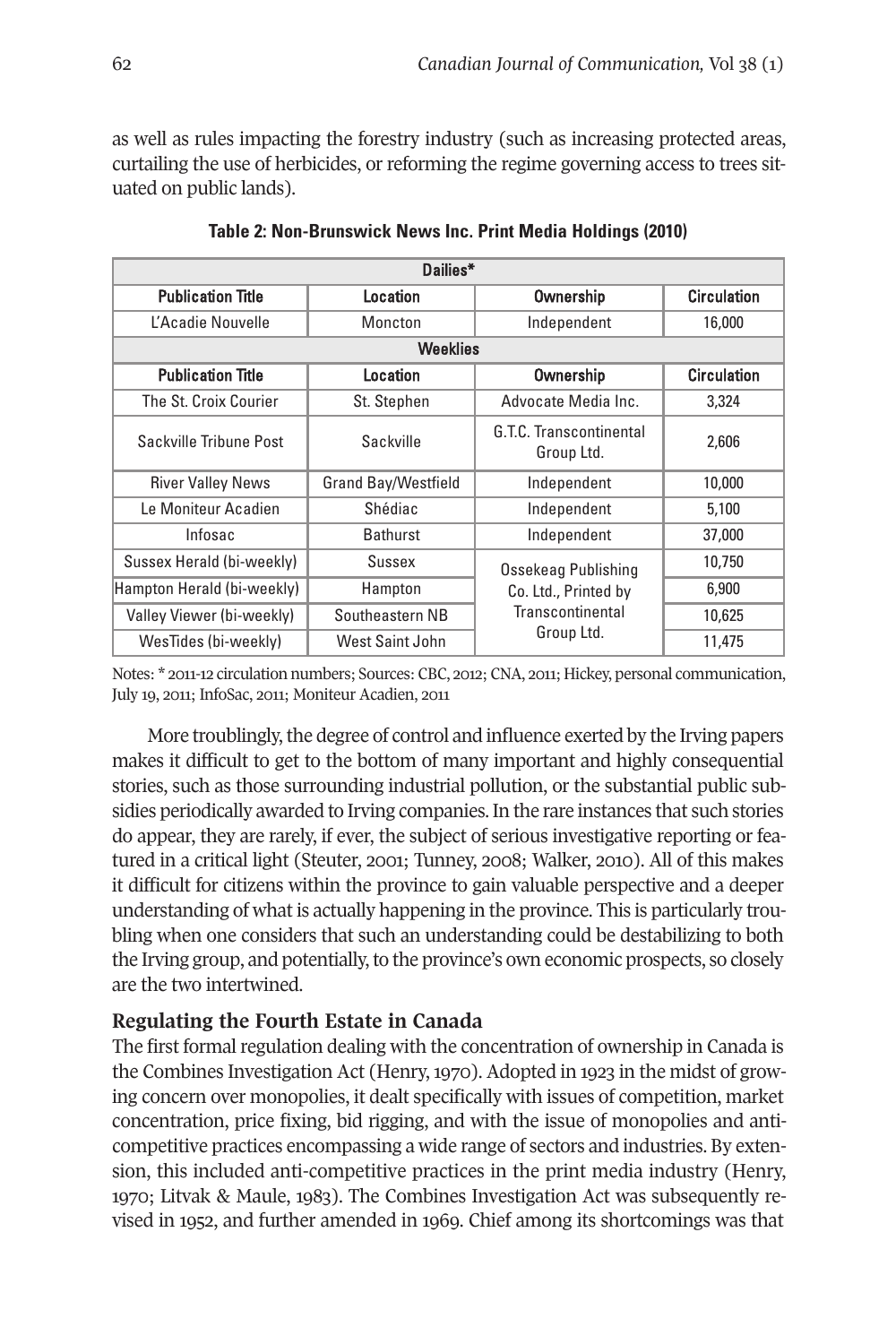it required a criminal burden of proof be established "beyond a reasonable doubt" to obtain a conviction on competition cases (Competition Bureau, 2011a). This standard made it extremely difficult to prosecute successfully. This was clearly demonstrated in the case brought against K.C. Irving in the early 1970s (see R. v. K.C. Irving Ltd., Moncton Publishing Co., New Brunswick Publishing Co., and University Press of New Brunswick Ltd.)

In the spring of 1971, the federal government and the Combines Investigation Branch successfully obtained a number of search warrants for Irving premises on suspicion that the Irving companies were operating a newspaper monopoly. Based on the evidence obtained during these searches, the federal government subsequently charged K.C. Irving Ltd. of running a de facto monopoly and thereby of contravening the Combines Investigation Act (DeMont, 1991). It was the first time in Canadian history that a newspaper chain was found to have violated Canada's competition laws.In 1974, each of Irving's three media holdings were fined \$150,000 (CAD), and the government of the day ordered the Company to divest itself of Moncton Publishing, one of its three major print media holdings.

However, and to the surprise of many, the ruling was eventually appealed and overturned by both an Appeal Court judge and by the Supreme Court of Canada, on the grounds that the mere existence of a monopoly did not necessarily demonstrate a detriment "in law" (p. 116) under the Combines Investigation Act. As highlighted above, such a detriment to the public had to be demonstrated "beyond a reasonable doubt"; something that both the Appeal Court and the Supreme Courtruled had not been satisfactorily demonstrated. Reflecting on this earlier period of competition law, the Competition Bureau recently noted:

Most commentators concluded that the Supreme Court's requirement that the Crown demonstrate public detriment under a criminal standard of proof (i.e., "beyond a reasonable doubt") made Canada's merger and monopoly law inoperable.In response, economic commentators argued for a wholesale revision of competition law. (Competition Bureau, 2011a)

Canada eventually passed a more comprehensive competition law in the form of the 1986 Competition Act.

## **Overview of key regulators**

Despite numerous efforts and recommendations to establish newspaper regulation in Canada, there is no national regulator tasked specifically with overseeing or regulating the print media industry. The task of doing so is shared between four actors, with assistance from a few provincial press councils.

First, there is the Competition Bureau, established as part of the *Competition Act*. The function of the Competition Bureau is effectively to limit anti-competitive practices and ensure proper regulatory enforcement of competition matters. The Competition Bureau bills itself as an "independent law enforcement agency*"* (Competition Bureau, 2011b; Goldman, 1989). However, it is important to note that the Bureau is tasked strictly with economic issues, and has no jurisdiction over noneconomic issues such as diversity and plurality. The role of the Bureau is specifically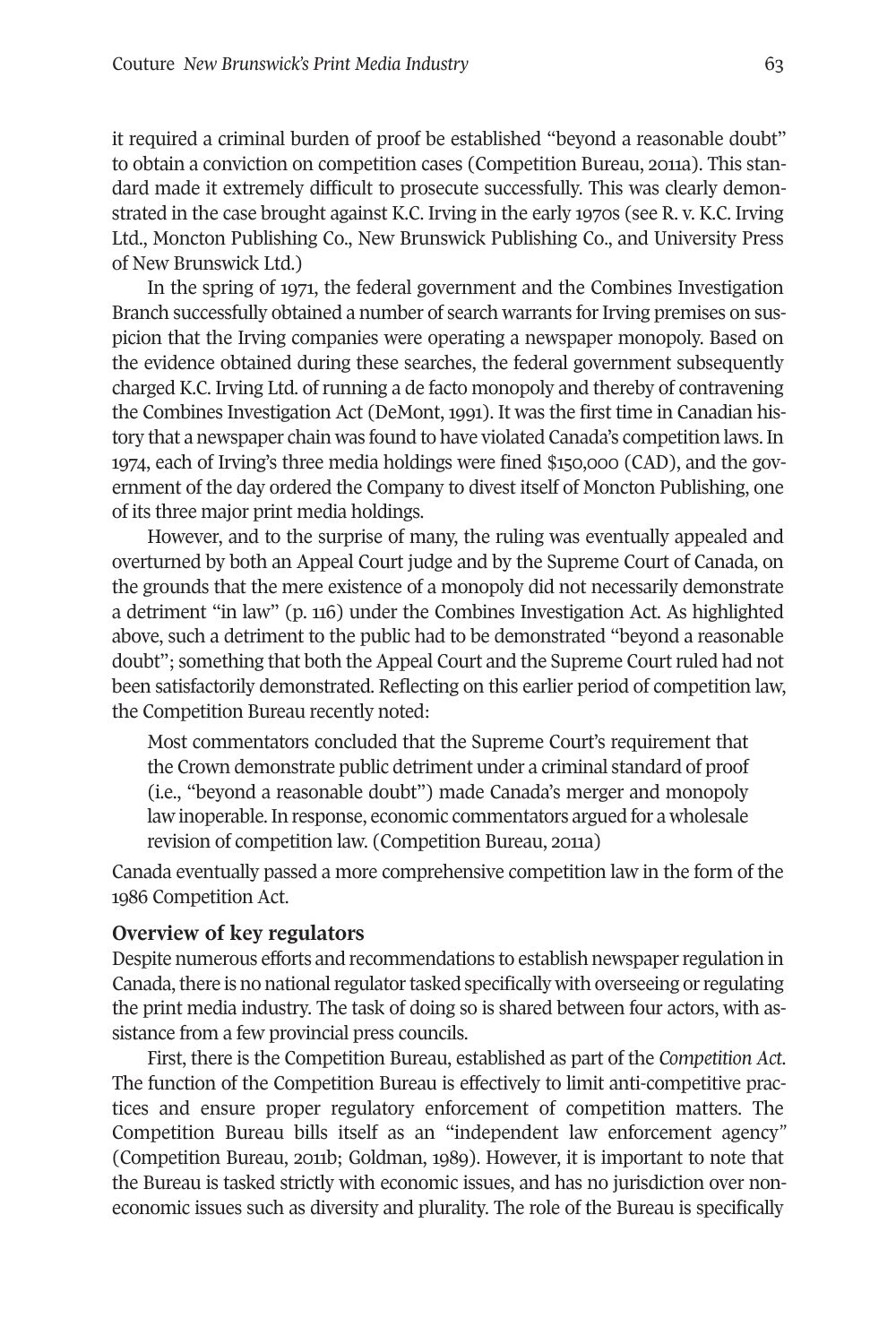to ensure adequate levels of competition in all of the country's industries. As a result, this makes it the most important actor in dealing with market concentration in Canada.

The second major media regulator in Canada is the Canadian Radio-television and Telecommunications Commission (CRTC), which has jurisdiction overradio and television broadcasting, and telecommunications. It was established by Parliament in 1968 under the *Broadcasting Act* to provide independent oversight and regulation of Canada's broadcasting industry (CRTC, 2011). It has jurisdiction over social, cultural, and other related goals, providing a valuable complement to the Competition Bureau's focus on economic goals, particularly during merger reviews. However, it is important to note that the CRTC does not regulate newspapers or the print media as such, rather its primary relevance to the print media industry is to advise on merger cases that have a cross-media ownership component (Bartley, 1988).

The third regulatory body is the Canadian Broadcasting Standards Council (CBSC), a voluntary, industry-led self-regulating body. Founded in 1990, it has established a set of voluntary codes thatinclude elements of ethics, journalistic independence, conflicts ofinterest, and the like (CBSC, 2011). However, since the body is industry-led, voluntary, and has little-to-no sanctioning power overits members, its effectiveness as a regulator of the industry and a protector of the public interest is questionable.

Finally, both the Canadian Parliament and the Senate have at various points intervened either with investigations, committees, or legislation in order to ensure the continuing and proper functioning of the media industry in Canada. This gives both elected and unelected representatives (Members of Parliament and Senators, respectively) the ability to intervene on matters relating to media concentration.In particular, Parliament has the power to draft new legislation, and to direct the Competition Bureau to investigate certain matters considered to be of concern to the Canadian people, or of detriment to the public interest more generally.

The role ofthe Senate has been notable. Overthe last 40 years, it has led no fewer than three separate federal investigations into the media industry in Canada. They are: the Report on the Special Senate Committee on the Mass Media (1970a, 1970b, 1970c), chaired by Keith Davey; the Royal Commission on Newspapers (1981), chaired by Tom Kent; and the Final Report on the Canadian News Media (2006a, 2006b), chaired by Lise Bacon. Throughout this article, the reports produced by these Senate investigations will be referred to as the Davey Report, the Kent Report, and the Bacon Report, respectively.

Despite the recurring interest of the Canadian Senate in matters of media concentration, it is widely acknowledged that none of the federal inquiries resulted in any significant changes to the industry (Walker, 2010; Bacon Report, 2006a, 2006b). Many markets remain highly concentrated, and while cross-media ownership has decreased in some areas, the level of print media ownership concentration in particular has experienced a significant increase in many others. The 2006 Bacon Report underscored recent developments in New Brunswick, pointing to the acquisition by Brunswick News Inc. of a host of community newspapers, as well as a number of French and English weeklies.As the BaconReport (2006a) concludes, "rules to prevent high levels of concentration of ownership of media properties, either in particular regions or within the country as a whole, do not exist" (p. 63).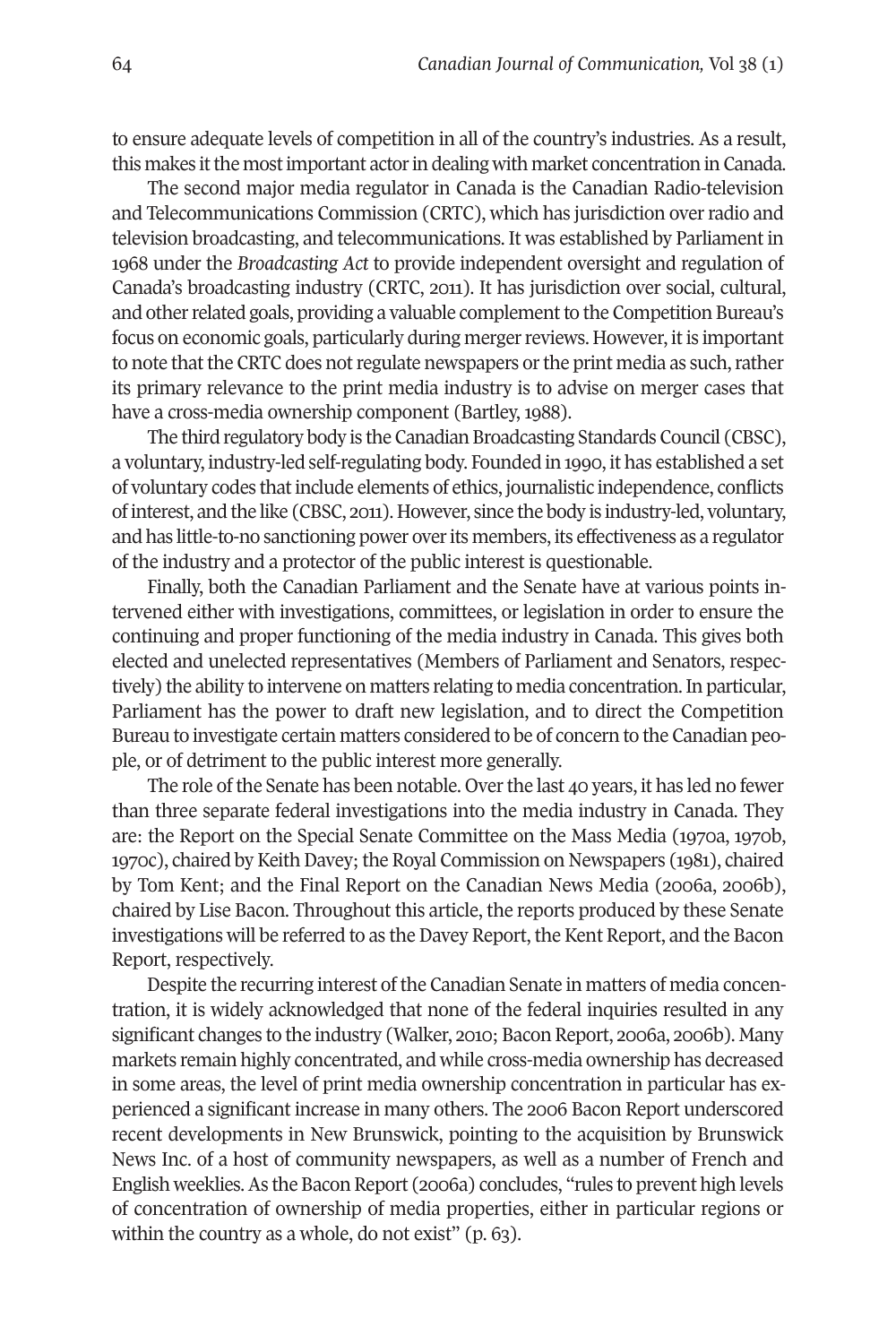Given the importance of a diverse and competitive media industry in a well-functioning democracy (Cairns, 1981; Steuter, 2004; Walker, 2010), the evidence from successive federal inquiries highlights the problematic status quo that currently prevails in the Canadian print media industry. According to the most recent Senate investigation, the degree of concentration can have significant implications for the functioning of democracy as well as for plurality of opinion (Bacon Report, 2006a, 2006b). While the Internet and the rise of the new media sources undoubtedly mitigate some of the negative consequences of print media ownership concentration, it is far from clear that their rise obviates the need for tighter restrictions on excessive levels of ownership concentration. These themes will be revisited later in this article.

## **Understanding the three federal media investigations**

This section briefly examines the three federal investigations into the media industry in Canada, occurring in 1969-70, 1980-81, and mostrecently in 2005-06. These investigations provide important context to understand the unique circumstances that have shaped Canada's media landscape.

#### *Davey Commission*

On December 9, 1969, in the midst of growing interest in the issue of the media, Senator Keith Davey inaugurated the hearings of the Special Senate Committee on the Mass Media, which was convened to examine the state of the media in Canada (Creery, 1984). During these hearings, the Davey Commission examined problems surrounding media concentration, particularly in print media ownership, with a clear eye on the Irving conglomerate (Litvak & Maule, 1983). Indeed, long-time Premier of the province, Richard Hatfield, went as far as to suggest that the only reason the Davey Commission was set up was to break-up the Irving newspaper monopoly, which had recently acquired Fredericton's Daily Gleaner in May of 1968 (DeMont, 1991).

Although most of the Davey Report's recommendations went unheeded, the details included in the report and the process that produced them helped raise awareness of the issue of media ownership concentration in Canada. Among its recommendations, the Commission proposed the creation of a "Press Ownership Review Board," a government agency that would investigate (and as a rule, oppose) transactions that would materially increase media concentration in Canada (Davey Report,1970a). The underlying premise was that "all transactions that increase concentration of ownership in the mass media are undesirable and contrary to the public interest unless shown to be otherwise" (p. 70).

The Davey Commission's proposal for a Press Ownership Review Board was not adopted, and when the notion was put forward again in a slightly different form in the Kent Commission recommendations ten years later, it too went unheeded (Litvak & Maule, 1983; Walker, 2010). In the wake of the Davey Report, a few provinces did adopt "Press Councils," bodies tasked primarily with receiving complaints and processing adjudications, somewhat akin to the Press Complaints Commission in the U.K.

Among other recommendations of the Davey Report, was the creation of a loan fund to help small media start-ups achieve economic viability. This would have helped ensure that the loudest voices did not necessarily become the only voices in individual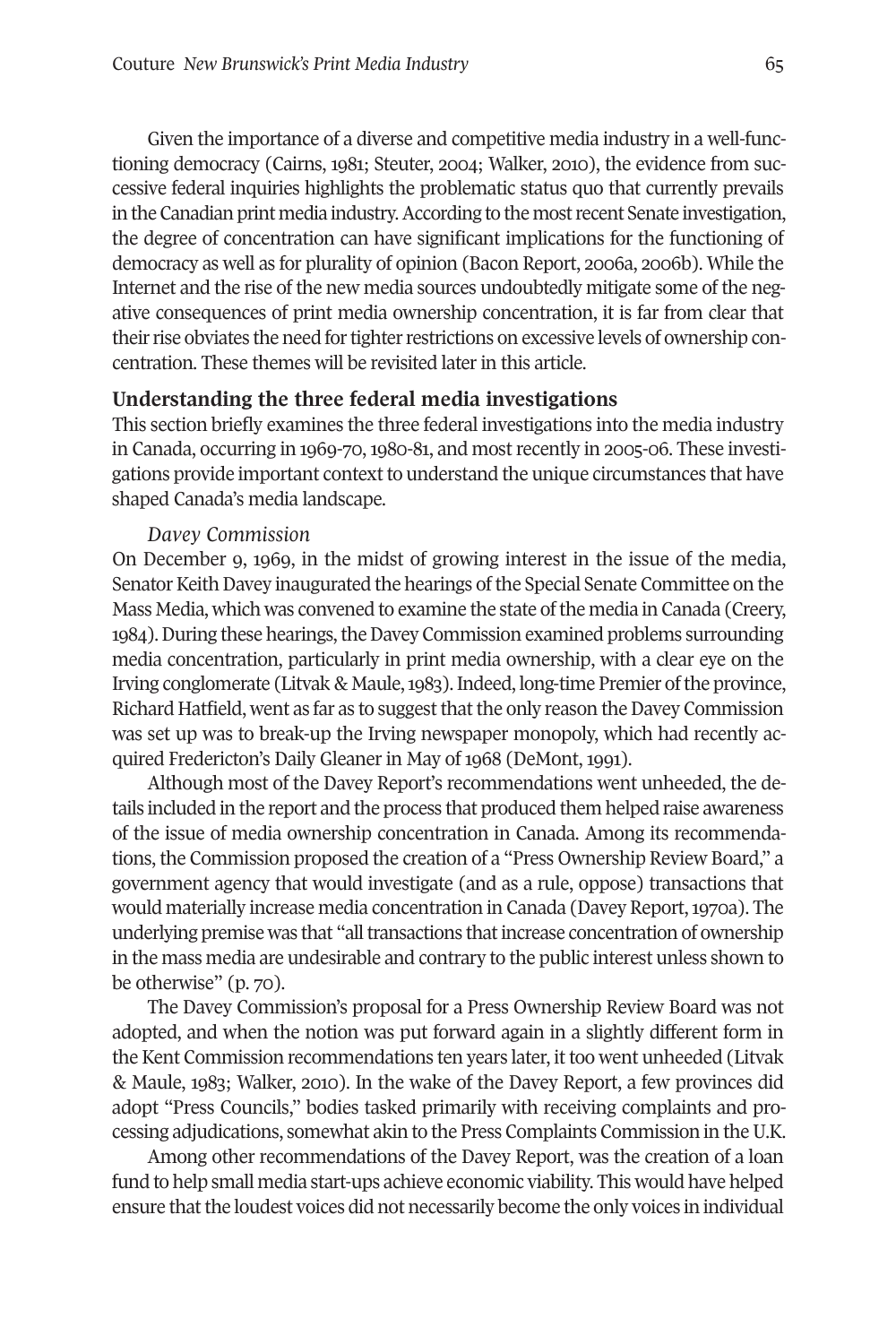media markets (Davey Report, 1970a). Once again, few of the Report's recommendations were ultimately adopted.

## *Kent Commission*

In 1980-81, the Canadian Senate launched the Royal Commission on Newspapers, chaired by Tom Kent, which came to be known as the "Kent Commission" (Creery, 1984; Keshen & MacAskill, 2000; Walker, 2010). At the time of the Kent Commission, the Irving interests represented 90.6% of daily circulation in New Brunswick, a greater market share than either the Thomson or Southam holdings that reportedly triggered the Commission's launch in the first place (Litvak & Maule, 1983)<sup>3</sup>.

Indeed, in contrast to the Davey Commission, the Kent Commission's focus was primarily on central and western Canada. However, like the Davey Report, it too put forth a number of recommendations to deal with the growing problem of media ownership concentration. As the report highlights:

The recommendations include rules of ownership to deal with concentration of newspapers and with cross-media ownership, divestiture by certain newspapers of some of their interests, investment incentives for the purchasers of newspapers, contractual terms for appointing editors, the establishment of a Press Rights Panel to monitor newspaper performance, the use of tax credits and surtaxes to induce more editorial content, and incentives to promote the development of Canadian news services. (Litvak & Maule, 1983, pp. 468–469)

Taking the Davey Commission's recommendations a step further, the Kent Commission recommended prohibiting any further majorincreases in media concentration, akin to what would have been accomplished by the Press Ownership Review Board. More specifically, it suggested that a media company should only be allowed to acquire other newspapers if the following conditions are met: first, if the company held no more than five other dailies; second, if its total circulation represented no more than  $5\%$  of Canadian daily circulation; and third, if the location of the paper was more than 500 km away from previous holdings (Royal Commission on Newspapers, 1981). In the Commission's wake, Parliament drafted legislation and submitted it for debate in the House of Commons. Kent estimated that the legislation incorporated approximately 25% of the Commission's recommendations.

The Kent Commission also proposed legislation to mandate divestment. According to a government report published in 1999, this legislation would have required the "break-up ofregional monopolies, such as that of the Irving family in New Brunswick, by prohibiting the ownership of two or more newspapers having 75% or more of the circulation, in one language, in a defined geographical area" (Jackson, 1999). The legislation would have provided a maximum of ten years for such divestiture to occur, after which point such ownership arrangements would be deemed illegal under Canadian law. This legislation would have been enforced by a Press Rights Panel, which would administer the ownership and divestiture rules (Jackson, 1999).

To complement these "bright-line" rules<sup>4</sup>, the Kent Commission (like the Davey Commission) recommended a host oftax breaks and investmentincentives to encourage new investors to enter the newspaper industry, either by creating new papers or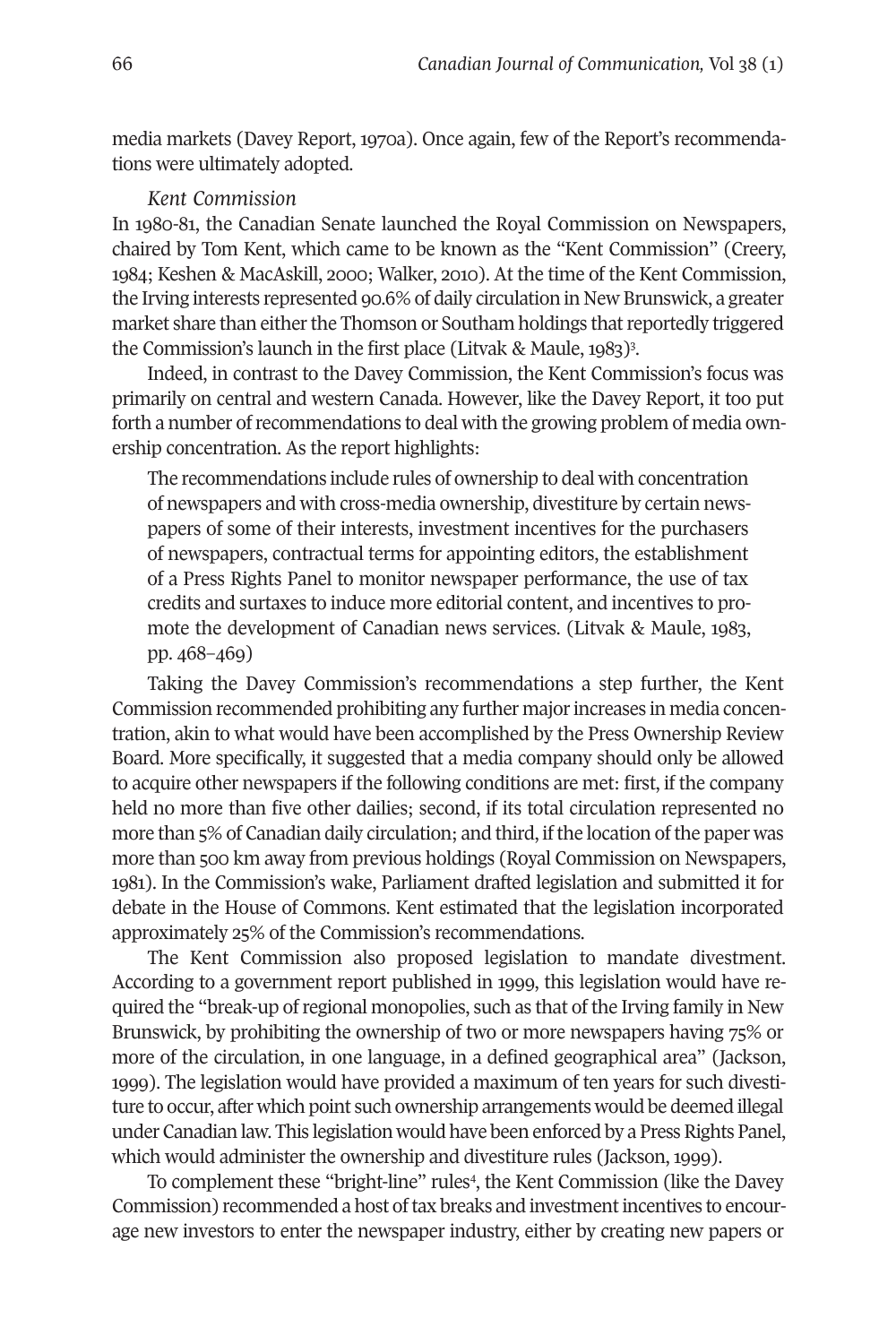by acquiring papers that had been orphaned by forced divestiture or bankruptcy (Royal Commission on Newspapers, 1981).

Naturally, many within the traditional media establishment in Canada at the time, including Brunswick News Inc. (BNI), opposed the recommendations, as well as the legislation that emerged from it.

The Kent recommendation that newspaper owners should not also be permitted to hold radio and TV broadcasting licenses in the same market ... was dropped by the Mulroney government [in the mid-1980s] …. The Kent recommendations to reduce the worst cases of concentration and to offset the effects of conglomeration by measures to provide for journalistic independence and public accountability were not accepted. They were strongly opposed by the proprietors as an alleged interference with press freedom. (Canadian Encyclopedia, 2011)

Highlighting the difficulty of getting effective legislation passed, the 2006 Bacon Report noted:

In 1982, in an action that was aimed, in large part, at the Irving's media holdings, the government issued an Order in Council Direction to prevent cross-media ownership in Canada. The Order in Council stipulated that the CRTC could not issue or renew licenses to applicants effectively controlled, directly or indirectly, by the owner of a daily newspaper whose newspaper circulation covered a major area served (or to be served) by the broadcaster. Following a change in government, however, the Order was rescinded in 1985. (2006b, p. 70)

As these few examples show, several attempts were made to strengthen Canadian laws and regulations on media ownership from a number of different angles over the course of several decades. However, most faltered, either because they failed to be passed into law or because they failed to be enforced. Indeed, had the full scope of either the Davey or the Kent Commission been implemented, it would have represented an unprecedented shift in the media landscape in Canada. By forcing divestiture and opposing further growth in ownership concentration, the measures would have created a legislative and regulatory environment that opposed (or at the very least, structurally de-incentivized) further increases in newspaper ownership concentration. As it turns out, a combination of regulatory inertia and a lack of political will helped ensure that such issues remained off the political radar for another two decades until the Bacon Commission eventually brought them back to the fore in 2005.

## *Bacon Commission*

The Final Report on the Canadian News Media, chaired by Lise Bacon, renewed the focus on the problem of media ownership concentration in Canada. Its task was to "identify ways in which federal public policy could be rethought to foster healthy, independent news media for the 21st Century" (2006a, p. 5). It begins by referring to the rapidly changing environment of the news industry, with technological and social changes driving a rapid evolution in the media sector.It points to "a widespread struggle for economic viability among Canada's major media firms. Media mergers, sales,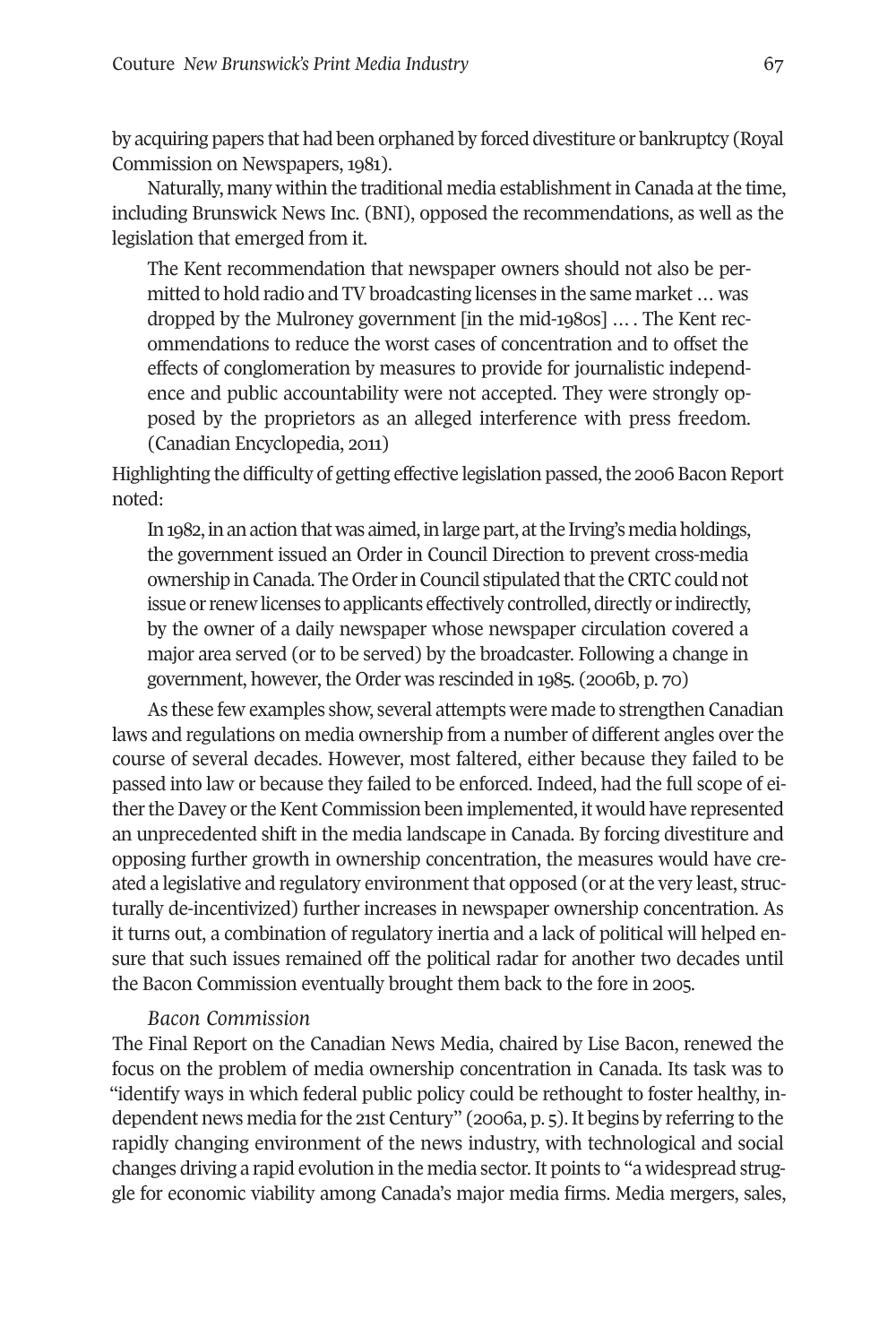re-mergers, and divestitures of broadcast and print media holdings have been the most striking coping strategies" (Bacon Report, 2006a, p. 3).

The Bacon Commission was well aware that the previous thirty-five years had failed to see effective media ownership regulation. Both the CRTC and the Competition Bureau in particular were accused of laxity, as both allegedly failed to act to protect the public interest by intervening in merger cases, or taking a firm stand against further increases in concentration. Adding further impetus, the Global Competition Review, an international comparison of media concentration published in 2005, pointed to Canada's "relatively relaxed attitude toward concentration in media ownership" (as quoted in, Bacon Report, 2006b, p. 60).

Like the two Commissions before it, the Bacon Commission put forward a number of recommendations about media concentration, including the proposal that a new section be added to Canada's Competition Act. This section would trigger an automatic review of mergers in the media industry if certain preestablished thresholds are passed, and it would allow government Ministers to order a discretionary review of proposed mergers (Bacon Report, 2006a, 2006b). Also included in the Bacon Report are recommendations requiring the periodic disclosure of ownership and of controlling shareholders of print media publications, and that stable funding be provided to the Publications Assistance Program, a tool designed to assist smaller media outfits. Surveying the recommendations of all three reports, it is remarkable how similar many of them are in terms of their intent; another rather striking similarity is how few of them have actually been implemented.

In order to put the issue of media concentration in a sharper perspective, and to provide insight into the current state of affairs in New Brunswick, the following section employs a quantitative index to assess the degree of market concentration.

## **Applying the Herfindahl-Hirschman Index**

Drawing on the U.S. competition methodology of the Herfindahl-Hirschman Index (HHI), a widely used tool to evaluate the impact of mergers and acquisitions in particular media markets, it is possible to derive an index value for the level of media concentration in New Brunswick's daily and weekly print media markets.

While the HHI applies only imperfectly to the media industry, since individual consumers can access news online,from new media sources such as Twitter, blogs, et cetera, as well as from traditional print media, it does provide a useful tool to evaluate market concentration within one aspect of the media industry for which data is available, in this case, the print media industry. The HHI is described by the U.S. Department of Justice as:

[A] commonly accepted measure of market concentration. It is calculated by squaring the market share of each firm competing in the market and then summing the resulting numbers. For example, for a market consisting of four firms with shares of thirty, thirty, twenty and twenty percent, the HHI is 2600  $(30^2 + 30^2 + 20^2 + 20^2 = 2600)$ . (HHI, 2011)

The HHI "takes into account the relative size and distribution of the firms in a market and approaches zero when a market consists of a large number of firms ofrel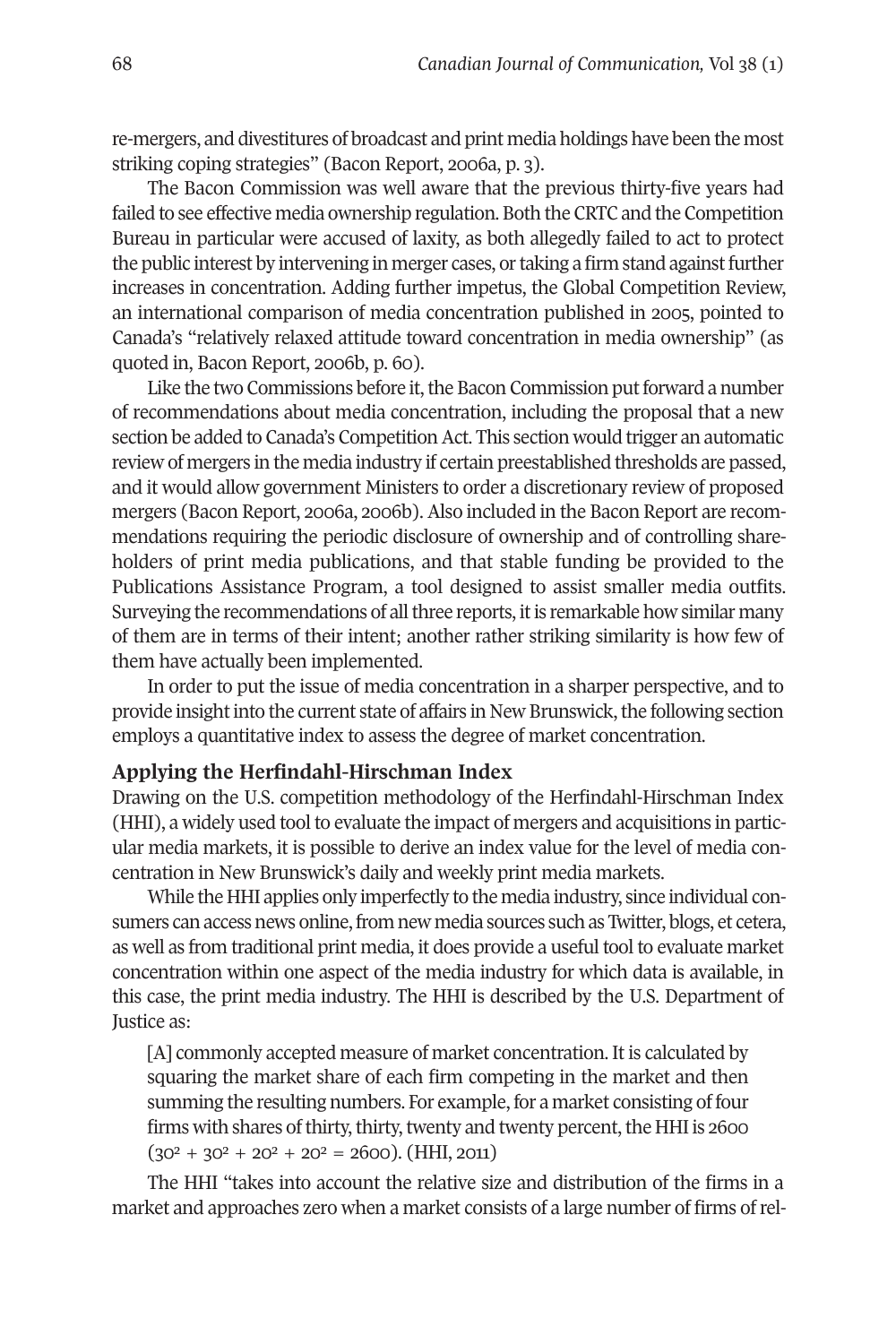atively equal size. The HHI increases both as the number of firms in the market decreases and as the disparity in size between those firms increases" (HHI, 2011).

Based on the application of the HHI in a host of U.S. markets, it is held that markets with an HHI value between 1000 and 1800 are "moderately concentrated" while those with HHI values in excess of 1800 are considered to be "concentrated." In the U.S., any merger or acquisition that results in an increase greater than 100 points raises antitrust concerns under the Horizontal Merger Guidelines of the Department of Justice (HHI, 2011). With this brief overview of the index established, how do New Brunswick's daily and weekly newspapers rank on the HHI?

Using circulation numbers as a proxy for market share, and drawing on data from Canadian Newspapers Association, the national industry group, based on year-end circulation reports from 2010 and 2011 (CNA, 2010, 2011), as well as individual publisher websites and media reports (Canadian Broadcasting Corporation [CBC], August 3, 2012), the following figures show HHIresults for New Brunswick's daily circulation in 2011-12, and for the province's weekly circulation in 2010.

#### **Herfindahl-Hirschman Index New Brunswick's Daily Newspaper Circulation (2011-12)**

| (Market Share of<br>Brunswick News Inc.) <sup>2</sup> | (Market Share of the<br>Acadie Nouvelle) <sup>2</sup> | $=$ H-H Index |
|-------------------------------------------------------|-------------------------------------------------------|---------------|
| $(84\%)^2$                                            | $(16\%)^2$                                            | $= 7.312*$    |

\*Based on year-end circulation numbers for 2010 (CNA, 2010), theHHI value was 6 985. The higher value in 2011-12 reflects declining circulation numbers at the *Acadie Nouvelle*.

## **Herfindahl-Hirschman Index New Brunswick's Weekly Newspaper Circulation (2010)**

| (Market Share of Firm $1)^2$ +                                                                                                                                                                                                                                                        |  | $(MS \text{ of Firm } 2)^2 + $ |  | $=$ H-H Index |
|---------------------------------------------------------------------------------------------------------------------------------------------------------------------------------------------------------------------------------------------------------------------------------------|--|--------------------------------|--|---------------|
| (Brunswick News Inc. 71%) <sup>2</sup> + (Ossekeag Publishing: 11.8%) <sup>2</sup><br>+ $(InfoSac: 11\%)^2$ + $(River Valley News: 3\%)^2$<br>+ (Moniteur Acadien: $1.5\%$ ) <sup>2</sup> + (St. Croix Courier: $1\%$ ) <sup>2</sup><br>+ (Sackville Tribune Post: 0.8%) <sup>2</sup> |  |                                |  | $= 5.313.9$   |

While the HHI remains only an approximate measure of market concentration, the data suggest that New Brunswick's print media market is indeed highly concentrated, to a degree that regulators in neighbouring jurisdictions (not to mention other sectors) would likely consider unhealthy, and worthy of further investigation.

What makes this level of concentration even more alarming is that beyond owning such a large share of the print media market, as highlighted earlier, the parent company also has a wide-ranging industrial presence, employs a large share of the provincial population, and is by far the province's largest exporter. This makes media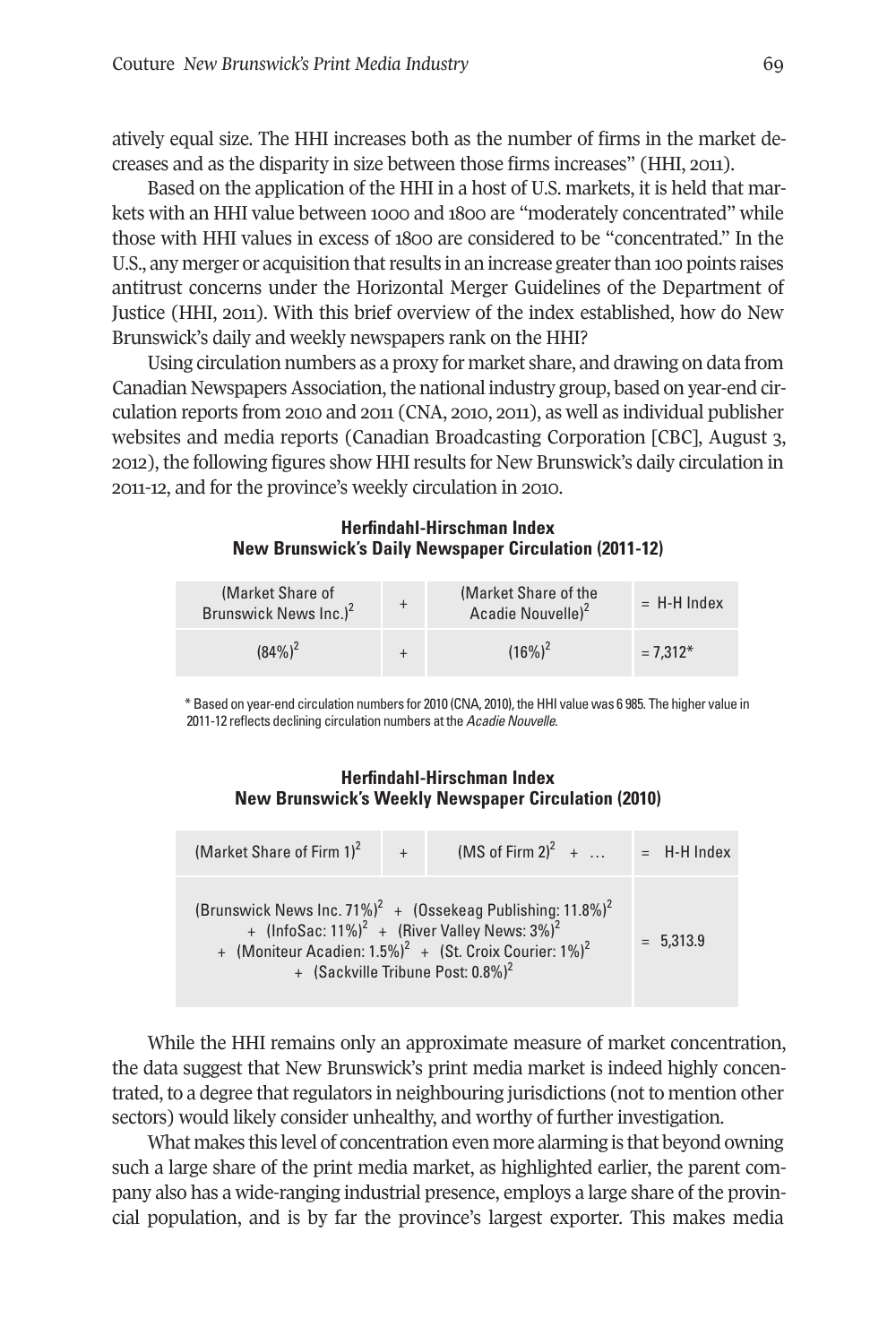concentration only a part of the problem. From a purely descriptive standpoint, what has emerged in New Brunswick overthe last number of decades may be called a mediaindustrial complex, one in which the single largest industrial presence in the region owns and controls a commanding majority of the province's print media market.

As Charles McElman, one of the fifteen Senators serving on the Davey Commission, repeated several times during the hearings in 1970,

suppose there was a region where the one man who owned the only newspapers also owned…woods,pulpmills, oilrefineries, shipping lines and bus lines. Perhaps he was even the biggest single employer in the area. In that situation... could the newspapers do a good job of reporting?" (DeMont, 1991, p. 106)

Incredibly, that question remains equally pertinent today, over forty years later.

## **Growing competition**

Over the years, there have been citizens in the province who have made efforts to establish alternative sources of print media, founding and distributing their own newspapers, flyers, and advertising booklets to a citizenry keen for alternatives. While most are largely if not exclusively ad-based, they highlight the considerable lengths to which some citizens have gone to create an alternative voice, as well an alternative advertising platform, for local businesses and residents. This includes the now notorious story of the *Carleton Free Press*, widely reported on by the CBC, but also the less publicized adbased upstarts such as *InfoSac* in Bathurst and *Ossekeag Publishing*, a small news and advertising company that serves residents in the province's southeast. The following section focuses on the case of the *Carleton Free Press*.

## **Carleton Free Press**

In September 2007, Kenneth Langdon, who had worked for BNI atthe *Bugle-Observer* in Woodstock for some 10 years, left to start an independent paper in the area, the *Carleton Free Press*. Before Langdon could publish his first edition in the fall of 2007, BNI challenged Langdon and received a court injunction to prevent him from doing so. Specifically, the injunction prevented him from soliciting BNI's advertising clients. The court dismissed the injunction, ruling that free competition was a right in advertising as in other industries.

In a second, more forceful tactic, BNI lawyers successfully obtained a rarely used search warrant known as an Anton Piller Order to pre-emptively search Langdon's home, offices, and vehicle (CBC, 2007, October 10). This search was based on the allegation that Langdon had appropriated BNI trade secrets, and was going to use these to compete against his former employer. While Langdon was eventually exonerated of all charges, the legal proceedings delayed the initial publication of the *Carleton Free Press* until late October.

After the paper was launched, BNI began cutting the price of advertising space in its papers, as well as the price of its papers, arguing thatit was on account ofthe *Bugle-Observer*'s centenary (CBC, 2008, October 28; Thomson, 2008). BNI cut the price of its papers to \$0.25 (CAD) via the use of coupons, and began offering steeply discounted advertising rates. These measures made it extremely difficult if not impossible forthe *Carleton Free Press*to continue operating on a profitable basis. After a tense, year-long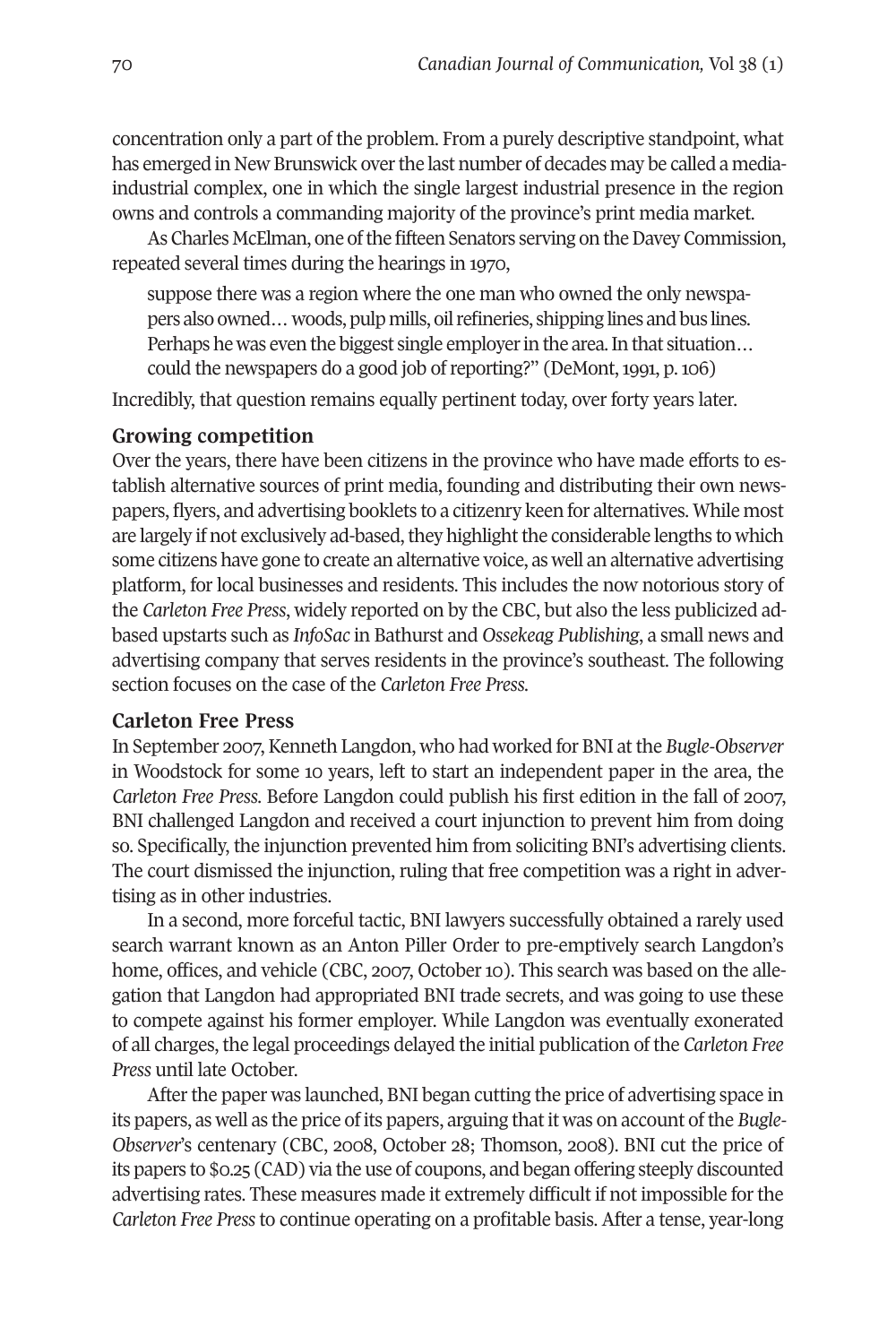battle with Brunswick News, the *Carleton Free Press* ceased publication on October 28, 2008 (CBC, October 28, 2008; Thomson, 2008). CBC, Canada's national public broadcaster, named Langdon its "Newsmaker of the Year" in 2007 while the Canadian Association of Journalists awarded the *Carleton Free Press* the "President's Award" at its annual convention in 2008 (Thomson, 2008).

When the *Carleton Free Press* closed in October 2008, Langdon cited three reasons for its failure: the financial crisis, which had led to decreased economic activity in the Woodstock area; the added cost of producing a second paper on Fridays; and finally, to aggressive cuts in advertising rates by the Irving-owned *Bugle-Observer* (Thomson, 2008). BNI published a short statement attributing the shuttering of the *Carleton Free Press* to production costs and the economic downturn (Jobb, 2008).

In the spring of 2008, the editors of the *Carleton Free Press* tried to get the Competition Bureau to look at the predatory pricing practices of Brunswick News (CBC, 2008, March 31). The Competition Bureau dismissed the complaint without investigating the allegation (*Kings Journalism Review, 2008*). In a rather remarkable statement it declared that, in order to "focus our investigative efforts where they can be most effective in contributing to the prosperity of Canadians, [we must] discontinue our investigation on this matter" (Kierans, 2008).

## **Commanding influence**

In addition to the allegations of predatory pricing discussed above, there are further episodes that provide cause for concern, and potentially further grounds for regulatory action. These episodes relate to the use, and at times quite forthright, of Brunswick News' editorial clout to influence provincial policy and shape public opinion on matters that stand to benefit the Irving group as a whole. Walker (2010), a regular columnist forthe *Telegraph-Journal* during the 1990s and early 2000s, states that "the 2004-2009 era saw a clear booster role for the Irving papers in favour of Irving projects and interests" (p. 8). A similar sentiment is echoed by Tunney, a former editor of the *Telegraph-Journal*, who points out that the Irving papers regularly take strong positions on issues in which they have clear a economic and financial stake; moreover, they typically do so without a disclaimer, that is, without acknowledging a potential conflict of interest (Tunney, 2008).

Foremost among these episodes is the debate over the sale of NB Power, the province's publicly owned electric utility. On October 29, 2009, New Brunswick's Liberal government suddenly announced that it had signed a Memorandum of Understanding with Quebec to sell the majority of the assets of NB Power to neighbouring Hydro Quebec in a landmark deal that would have had wide-ranging implications for the future of the New Brunswick's energy and industrial sectors. Among other provisions, the initial agreement would have reduced power rates for industrial customers by approximately 30%, bringing them in line with industrial power rates in Quebec, and would have frozen the electricity rates paid by residential and small business customers for a period of five years (Government of New Brunswick, October 29, 2009). In addition, the deal held the promise ofreducing many of the long-term liabilities of NB Power, including paying off its \$4.75-billion debt.

The day after the announcement, the *Telegraph-Journal* (2009, p. A1) dusted-off its moon-landing font, and published a gripping front-page article with the headline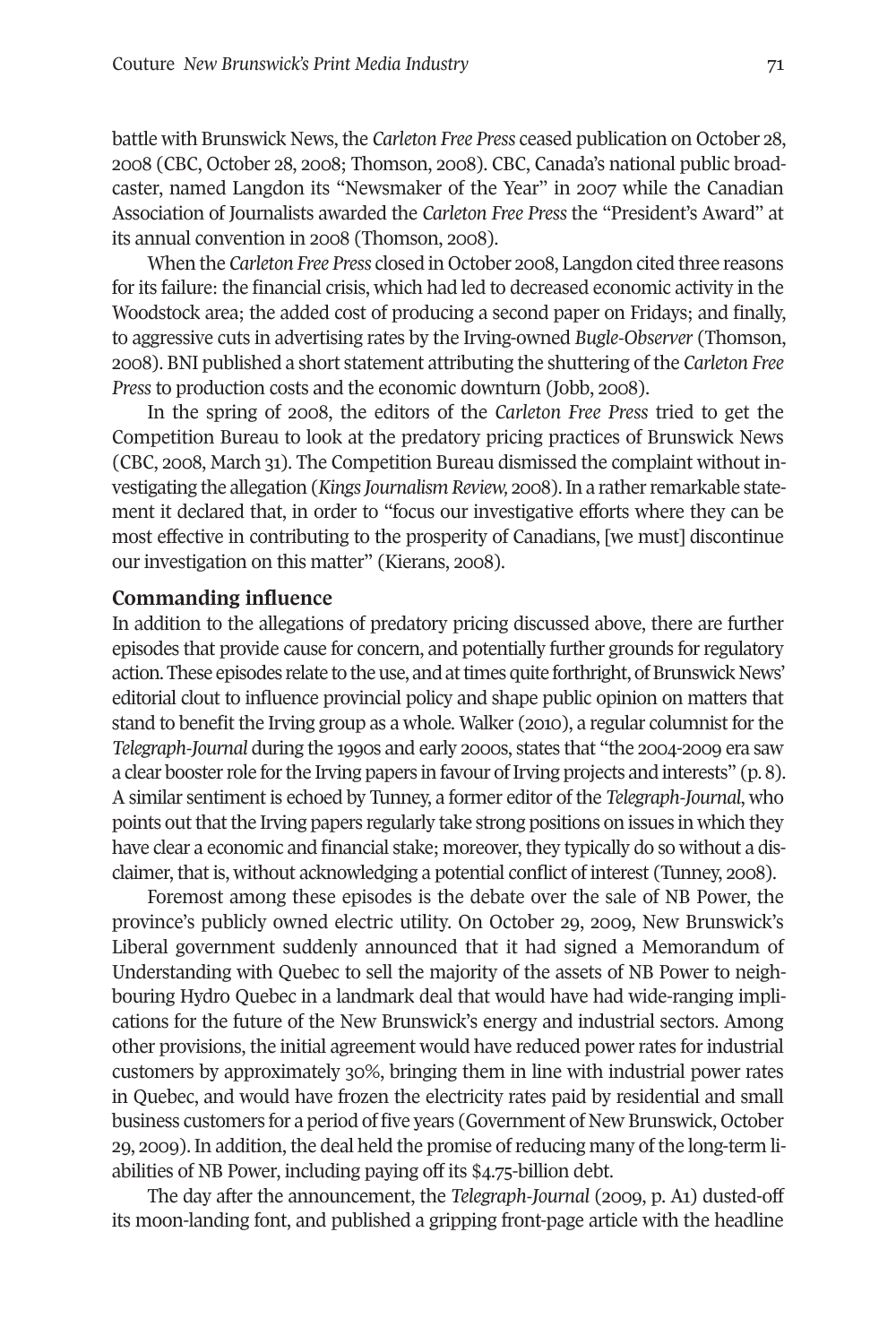"The Deal Of The Century." On its editorial page, it devoted a full column to touting the benefits of the deal, calling it transformational for the province while underscoring its potential benefits for electricity customers. That a pro-business newspaper should support lower electricity costs for industrial customers is hardly surprising, as it did repeatedly in a series of editorials overthe following six months, and had done for several years prior. Conspicuously absent from its editorials however, was any mention that the Irving group was (and remains) overwhelmingly the largest private electricity consumer in the province, a fact that made it by far the single largest beneficiary of the deal. When hundreds marched in front of the provincial legislature against the deal in the winter of 2010, the protests failed to make the front page of any of the Irving papers (Pedneault, 2010). While the paper did publish a variety of dissenting views in the intervening months (see Reynolds, 2010), its own position remained unwavering, as it continued to use its significant editorial clout to attempt to sway both public and political opinion in favour of the deal (Walker, 2010).

A similar pattern can be seen in the debate over forestry policy. Brought to near fever pitch during the debate over the Jaakko Poyry Report between 2002 and 2004, Irving-owned papers published a series of editorials and business section articles on the benefits that implementing the report's recommendations could bring to the province. Published by a prominent Finnish consulting firm, the report advocated the further intensification of tree planting activities as well as doubling the annual allowable cut in the province's Crown forests (on public lands), two recommendations that would have substantially benefitted the Irving group's forestry arm, J.D. Irving Ltd. (CBC, 2004). Predictably, perhaps, in a province with a long history in the forestry business, the Jaakko Poyry Report sparked a considerable amount of opposition from private woodlot owners and foresters, as well as from environmental and civil society groups. In spite of this opposition, however, the Irving papers published a series of supportive editorials throughout the debate, scarcely mentioning the parent company's extensive forestry holdings, and once again without a clear acknowledgment of a potential conflict of interest.

Another hardy perennial of the editorial pages of the Brunswick News papers is the importance of maintaining low power rates for large industrial users (Tunney, 2008). Indeed, few issues have received more frequent mention in recent years: editorials in the *Telegraph-Journal* on January 26, 28, and February 11 of 2006 took an increasingly combative stance on the issue, even going as far as to threaten politicians with job losses in the forestry sector if power rates were not frozen, or lowered. More troublingly, none of these editorials carried any disclaimer about the fact that the owner of the papers was, as pointed out earlier, the single largest electricity user in the province and would therefore benefit disproportionately from any decision to further lower the power rates of large industrial users (Tunney, 2008).

Other instances that may raise eyebrows include the *Telegraph-Journal's* enthusiastic support of Irving's proposed second refinery, which at its height in 2008-09, occasionally received front page coverage in each of the first three sections of the paper ("Actualités," "Business," and "City"). Similar endorsement was offered to the construction of a liquefied natural gas (LNG) facility at Canaport, a partnership that was struck between Irving Oil and Repsol YPF in which the Irving group had a 25% stake. Controversially, the LNG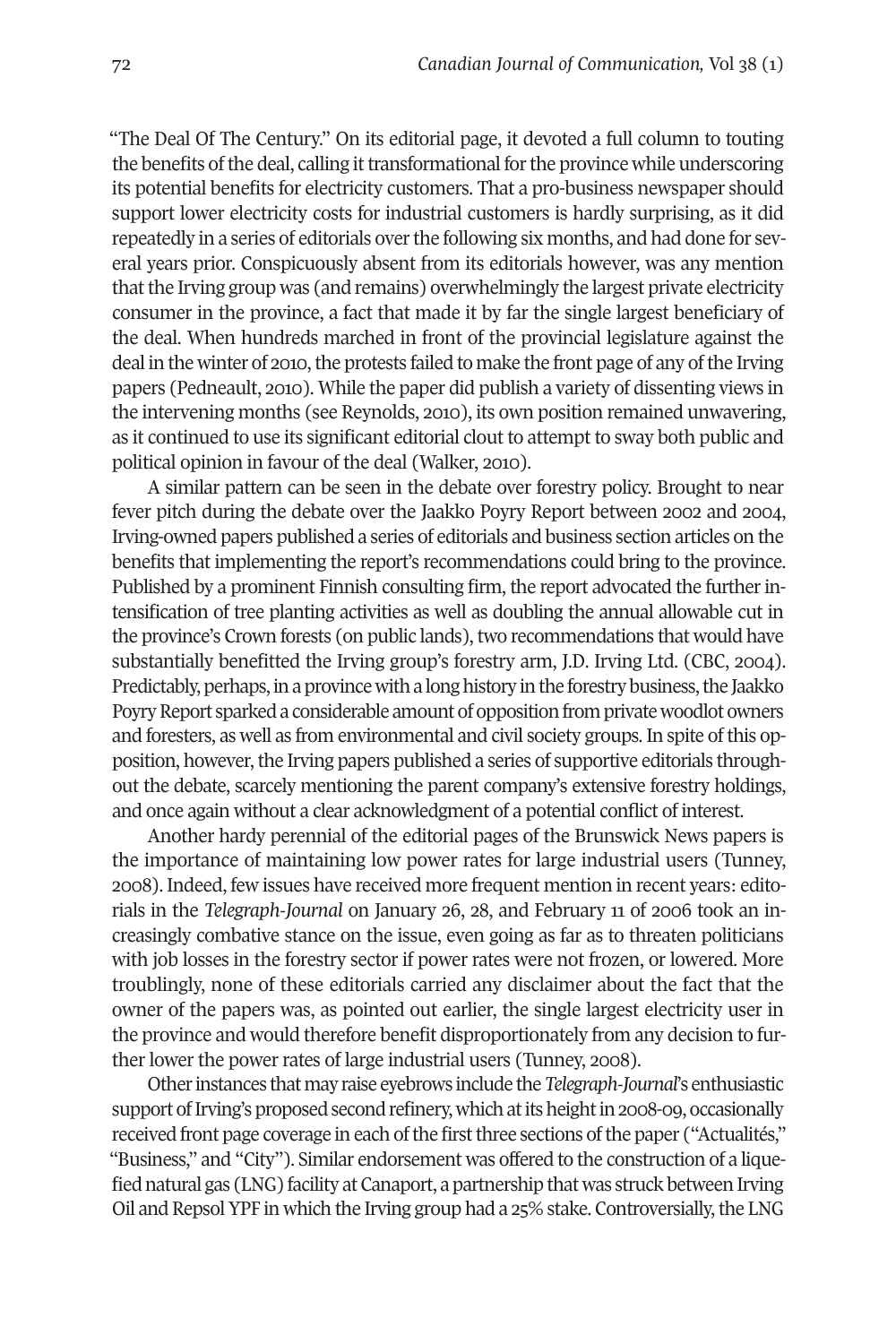project in question received a generous 90% tax concession from the City of Saint John (CBC, 2005). Despite heated public opposition to the tax deal, it continued to receive steady support from the Irving-owned *Telegraph-Journal*.

Finally, after waging a highly public battle against Enbridge Gas New Brunswick (EGNB) in the pages of its papers, threatening job losses and mill closures due to rising natural gas distribution costs, the Irving group (along with two other industrial players) ultimately succeeded in persuading the government of the day to retroactively modify EGNB's contract, in effect re-writing the rules of the game for natural gas distribution in the province (CBC, 2012). If the previous skirmishes were insufficient, the message to businesses and investors from this episode was clear: investing within the province in any venture that might materially impact the business interests of the Irving group is risky business indeed. While impossible to calculate, the chilling effect on foreign investment in the province cannot be underestimated, as Enbridge itself warned in a public letter (EGNB, 2012).

These episodes go hand-in-hand with the near-complete absence in the Irvingowned papers of editorial positions opposed to the interests of its owners. As early as 1973, Hunt & Campbell (1973), prominent biographers of K.C. Irving, underscored "[the] way in which the papers have shied away from any meaningful investigation of industrial pollution in New Brunswick..., the long-standing conspiracy of silence about Irving's business dealings [, and] the media's secrecy about its own ownership [etc.]" (pp. 155–156). According to some, this situation persists almost forty years later (Tunney 2008; Walker 2010). And yet, as Alden Nowlan, one of New Brunswick's most wellknown poets and long-time writer at the *Telegraph-Journal* once pointed out, to expect that the Irvings would "[mount] an editorial campaign against themselves [is] a little unrealistic" (Tunney, 2008, p. 25).

Yet, this lack of scrutiny has substantive implications. As Tunney (2008) muses, [with] the paper drifting in the direction of advocacy journalism too often

connected to the economic interests of the owner, has it tarnished what's at the core of its brand, [namely] its authority? (p. 61)

## **The case for reform**

The lack of appropriate regulation has led to the present situation. (Bacon Report, 2006a, p. 7)

Such repeated examples of alignment between the editorial positions of the Irvingowned papers and the industrial interests of the Irving group, combined with widespread allegations of predatory pricing and chronically high levels of market concentration (as evidenced by the Herfindahl-Hirschman Index), should arguably have spurred the Competition Bureau to undertake more detailed investigations (if not enforcement action) long ago, as even a sympathetic reading the *Competition Act* requires. Put plainly, the current situation of media ownership concentration in Canada, and in particular in smaller markets like New Brunswick, simply could not have emerged without the implicit or explicit assent of Canadian regulators.

The CRTC and the Competition Bureau continue to take a light-touch approach to media concentration in Canada (Bacon Report, 2006a, 2006b). Despite chronically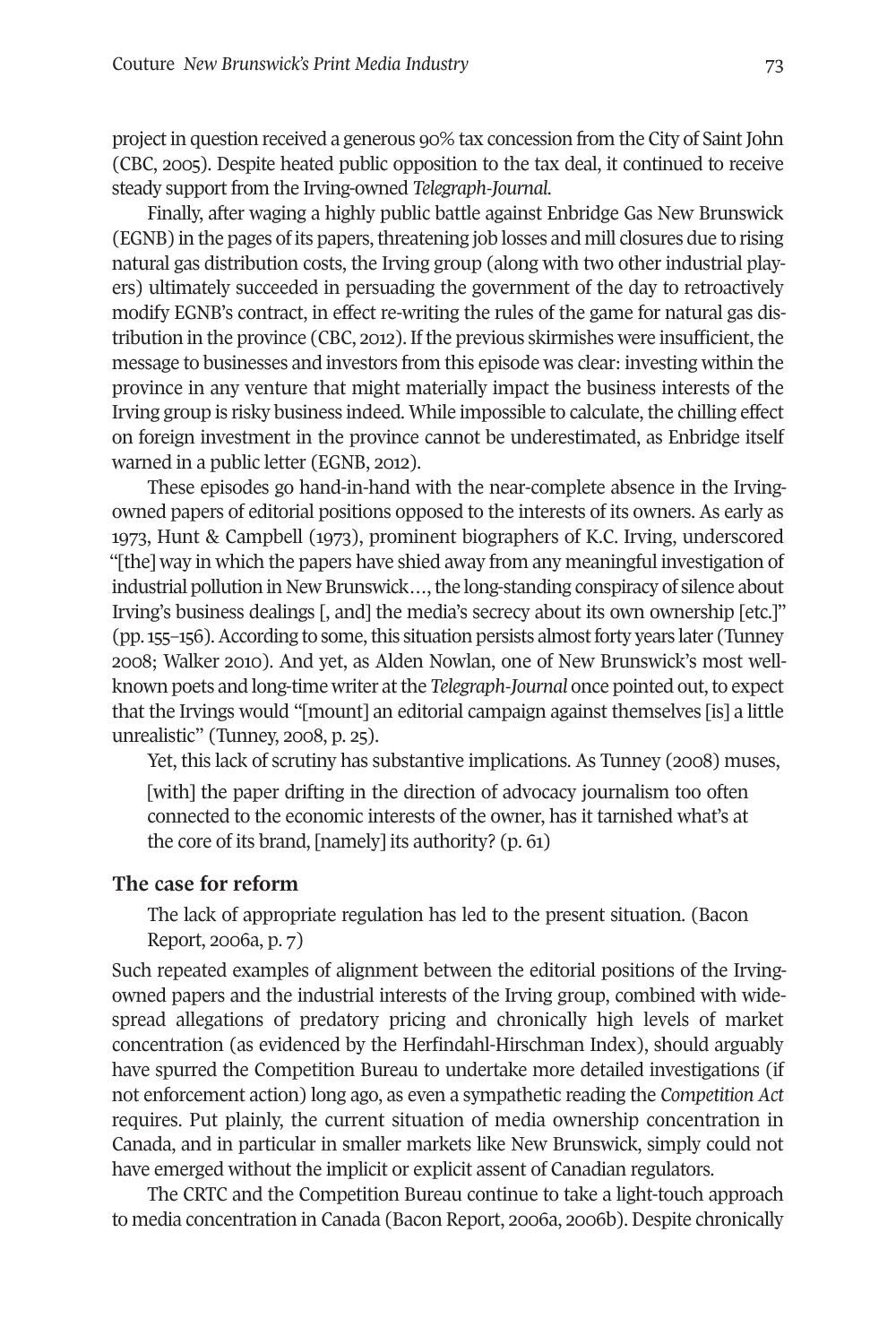high levels of concentration in New Brunswick, a number of BNI acquisitions went unchallenged between 2002 and 2006. In 2002, BNI acquired two groups of community newspapers; in 2003, it bought *Northern Light* from Transcontinental; and, in 2004, Brunswick News acquired the alternative youth-oriented weekly *[here]*. In that time it also increased its holdings of print media in the French language market, with purchases of *La Voix du Restigouche* and a host of other French language papers.

The Competition Bureau examined several of the transactions but did not challenge them as being anti-competitive. Its reasoning focused on the local, not the regional, implications of the transactions. This is customary for the Bureau. (Bacon Report, 2006b, p. 53)

The Bacon Report attributes some of the difficulties to the "silo" approach adopted by the Competition Bureau, as it deals with cases in a fairly narrow, local basis, rather than considering the impacts of regional market concentration. Moreover, the Competition Bureau maintains that it is powerless to challenge existing levels of concentration—it must instead focus on reviewing new merger cases that increase local levels of concentration. Dealing with existing levels of concentration in both local and regional markets may therefore require extra-regulatory action, either in the form of new legislation, orthe implementation of new bright-line ownership rules. Forinstance, this could involve the establishment of clear limits on the share of print media circulation that can be owned by one group in a particular market. A similar pattern has played out at the CRTC. According to the Bacon Report:

The history of CRTC decisions about media ownership in New Brunswick is equally sobering. In August 2000, the CRTC approved two new radio stations in Saint John and St. Stephen. The successful application for both stations was made by New Brunswick Broadcasting Co., which is owned by the Irving family… The CRTC decision did not mention ties to the Irving family and its dominance of print media in the province, although CRTC commissioners did raise the issue during hearings on the applications. The decision contained no condition that the print and broadcasting newsrooms (or the management of the newsrooms) be kept separate. (2006b, p. 58)

As such episodes highlight, it is difficult to understand the prevailing pattern of media ownership in New Brunswick (and indeed, in Canada) without examining the long-standing laxity of both the CRTC and the Competition Bureau with regards to the regulation of media ownership. In theory, a central component of the Competition Bureau's founding mandate includes investigating, and as a rule, opposing mergers that result in a substantial lessening or prevention of competition:

Under Section 79 of the Act, the Competition Tribunal may make an order to remedy an abuse of dominance if it determines that one or more dominant firms have engaged in a practice of "anti-competitive acts" that have resulted in a substantial prevention or lessening of competition. "Anti-competitive acts" are defined in Section 78 of the Act by reference to a nonexhaustive list of examples, which includes practices such as squeezing margins of uninte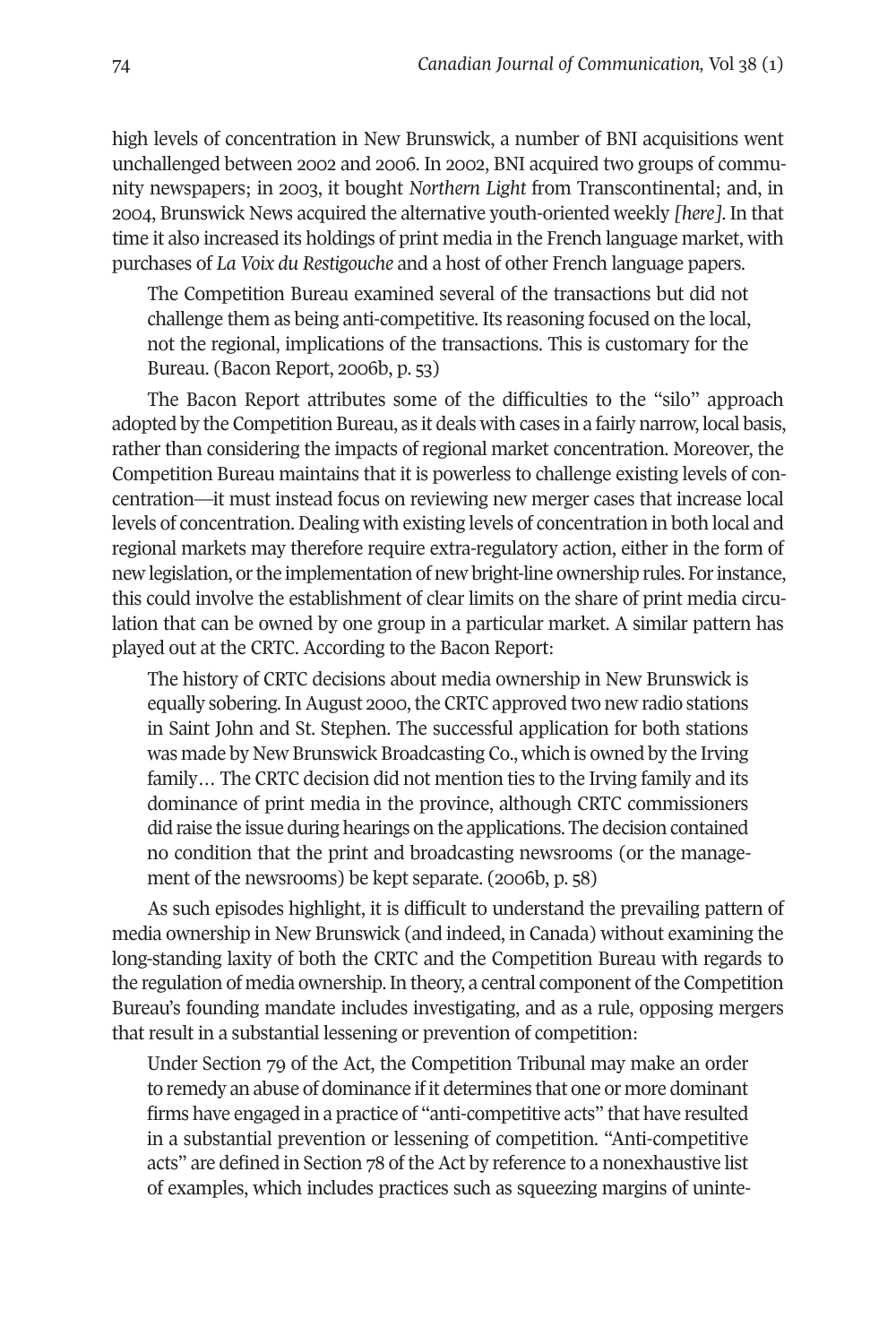grated competing customers and preemption of scarce resources. (Clifford, Prendergast, & Wakil, 2005, p. 1)

Given the reports concerning the *Carleton Free Press*, and similar comments having been made by other independent media outfits in the province (InfoSac, 2011; D. Hickey, personal communication, July 19, 2011; F. Sonier, personal communication, August 10, 2011; CBC, October 12, 2007), there is a compelling evidentiary basis to support the claim that BNI's position within New Brunswick's media market constitutes an abuse of dominance. Thus, on these grounds alone there is arguably a solid case for further Competition Bureau investigation. And yet, as noted above, when the Bureau became aware of the situation, it chose not to investigate the matter further.

Based on what has been presented here, the case for regulatory action rests on four central elements: First, allegations of predatory pricing, widely reported in the case of the *Carleton Free Press*, which, if proven in court, would constitute an abuse of market power and a clear violation of the *Competition Act*; second, recent acquisitions by BNI, which have materially decreased ownership diversity in what is already a highly concentrated market; third, repeated alignment between the editorial positions of Brunswick News' papers and the industrial interests of the owner, the Irving group, repeatedly without mention of a potential conflict of interest; and finally, the unparalleled industrial position of the Irving group within New Brunswick, which raises concerns about media power, diversity, plurality, and other aspects widely considered inimical to a free and open press, and indeed, to democracy.

It remains to be seen whether regulatory action will be taken. However, in keeping with tradition, the issue has all-but disappeared from Parliamentary debate since the publication of the Bacon Report in 2006.

## **Government of the people: The impact on democracy**

Democracy is assumed to flourish where there are 'many and diverse' voices stating facts and expressing opinions. Consequently, concentration of media ownership, whether in government hands or in private enterprise, is viewed as being potentially harmful to the democratic process. (Litvak & Maule, 1983, p. 462)

Pointing to the pattern of growing media concentration, the Bacon Report stated in 2006, that "the Committee has seen evidence that there are news media organizations with excessively dominant positions within individual Canadian markets" (2006a, p. 7). The report went on to acknowledge, *"*[such] concentration of ownership could have negative consequences for the public interest*"* (2006a, p. 7). This echoes the concerns raised decades ago by the Restrictive Trade Practices Commission:

The conduct of our affairs in a democratic manner… is dependent upon the formation of public opinion. If the public … is not enlightened by discussion that points out the possible consequences of alternative courses of action before the community, too many opinions will be ill-informed and muddled … If well-informed public opinion is an essential of sound public policy then the channels through which information flows to the members of the public have an importance which cannot be over-emphasized. (Cairns, 1981, p. 170)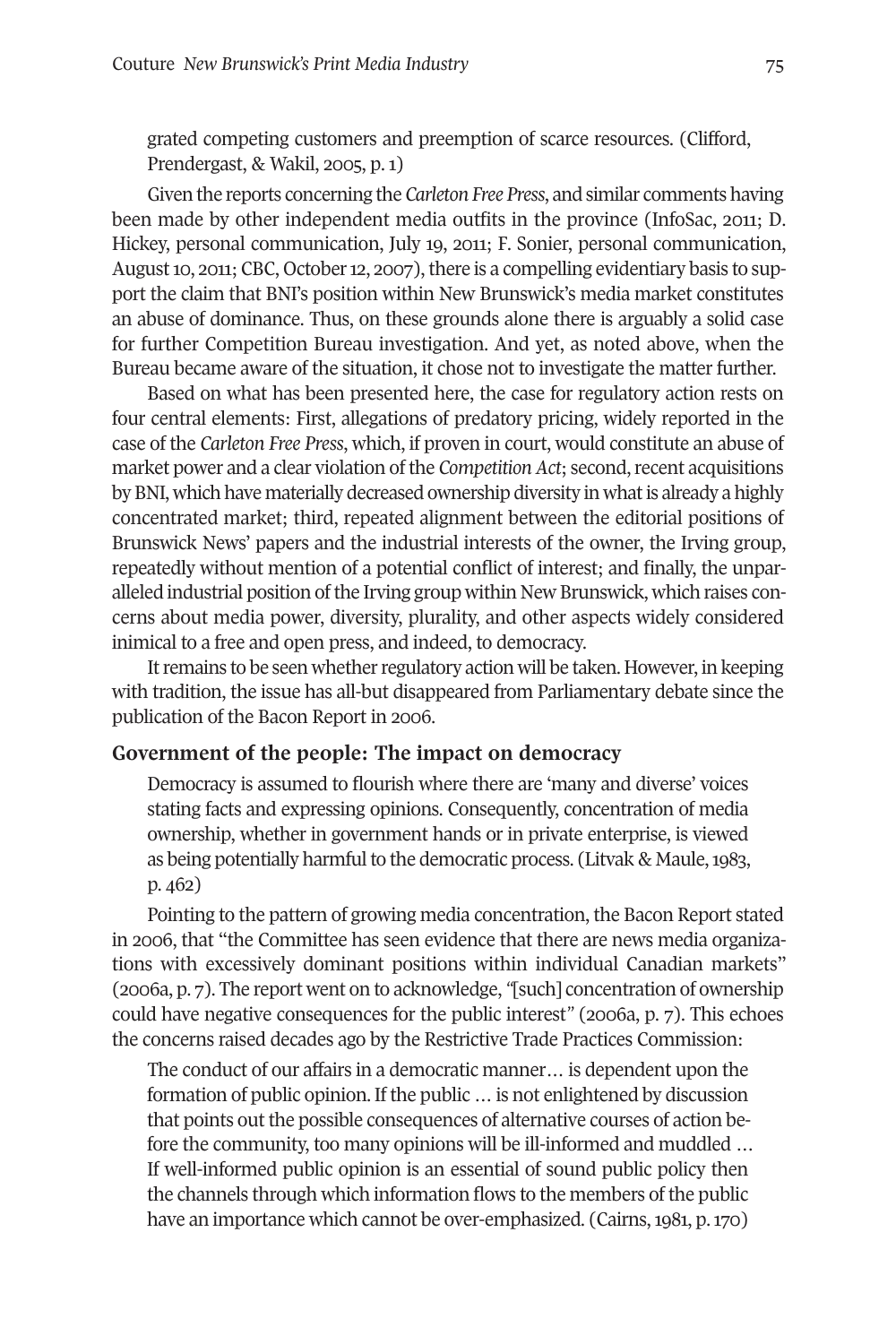Thus, diversity in ownership and plurality in viewpoints have long been considered important aspects of a healthy and robust democracy, where a marketplace of ideas freely competes for the hearts and minds of citizens (Townsend, 1984; Walker, 2010). The greater the diversity of ownership a particular market exhibits, the more likely it is that a maverick editor will stick his or her neck out, and take a prominent stance on matters of public concern. The trend in New Brunswick in the last few decades however, has been in the opposite direction. The absence of strong print media alternatives to stimulate public debate deepens what many argue is already an unhealthy status quo.

Hearkening back to an editorial style more characteristic of  $19<sup>th</sup>$  Century broadsheets, BNI's publications have attempted in recent years to exert ever greater and more concerted influence on provincial policy (Steuter, 2001; Tunney, 2008; Walker, 2010). In light of how many sectors Irving's business interests cover, from forestry, to energy, to shipping and manufacturing, there are very few areas of provincial policy beyond the interests of the family.

As Steuter points out, "The homogeneity of the editorial position of the three papers means that people lose out on the ability to hear any other perspectives on many issues of importance" (Steuter, 2004). Investigative analysis of the parent company's business practices is virtually absent as is serious debate about issues that directly impact the parent company's interests (Steuter, 2004; Tunney, 2008; Walker, 2010). This includes stories pertaining to industrial pollution, intensive forestry practices such as clear-cutting and herbicide spraying, corporate subsidies routinely awarded out to Irving-owned mills and companies, among others. The dissemination of more information on such issues is clearly in the public interest, and yet, one can scarcely expect BNI to devote investigative resources to covering them in a critical way as an active and competitive press undoubtedly would. Indeed, stories that deal with the family and its business dealings are almost invariably positive in tone, leaving little room for criticism and open inquiry (Walker, 2010).

As Tunney suggests, the editorial influence that BNI exerts on its journalists is not necessarily direct; journalists generally know which angles are acceptable, and which are not (2008). It is impossible to point to all the stories over the years that have simply not been written, or that have not been published, on account of the high levels of ownership concentration.

And yet, it may be argued that concerns over ownership concentration are increasingly irrelevant in an age of new media, where citizens can access information online from a host of different individual sources (e.g., blogs, public forums, Twitter, et cetera), as well as from traditional media sources. This proliferation of alternatives to print media has reduced the centrality of the traditional broadsheet, and therefore arguably taken some of the sting out of concerns over concentration of ownership in this market segment. On these grounds alone, some are likely to remain unconvinced that there is a need for divestment, or even for ownership restrictions.

While these arguments may have some degree of validity, they fail to appreciate many important implications of excessive ownership concentration, as well as many dimensions of the issue that make the situation in New Brunswick particularly problematic: many decision-makers in the province, particularly those with a significant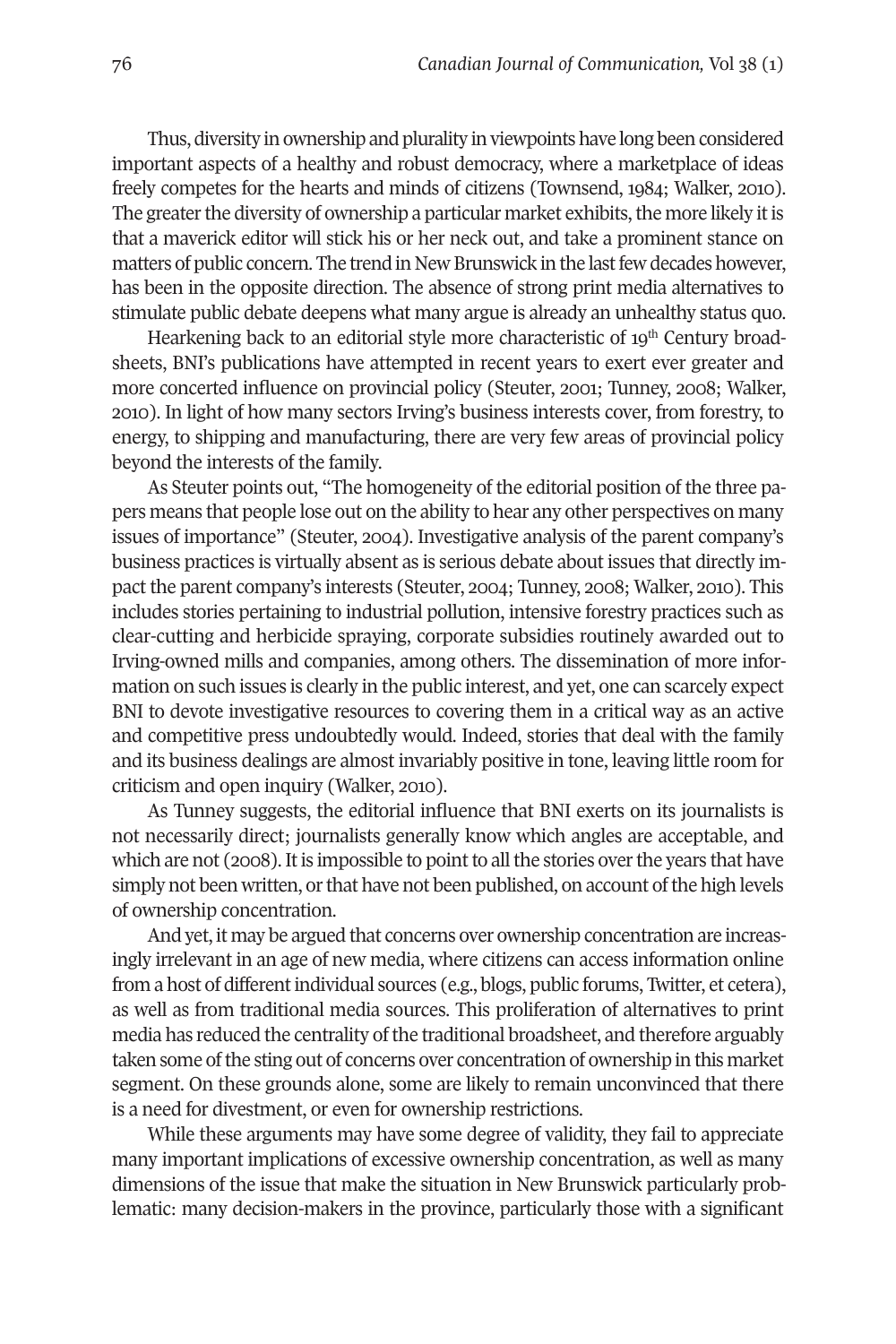influence on public and economic policy, continue to rely strongly upon the Irving papers for their information. Whether they access this information online or in print form is moot. The chief advantage of the Irving papers is that they provide local, "hard" news about economic and social issues in almost all areas of the province, from the North Shore to the Acadian Peninsula to the greater Saint John region. Since alternative sources of such hard news have all but disappeared, or been acquired, this provides the Irving papers with a disproportionate influence over citizens, local businesses, as well as political leaders.

Moreover, it is not clear how this situation can be remedied by the provision of news and opinion from a myriad of sources, each with a differing level of credibility, and local political relevance. Both citizens and decision-makers will always need credible sources of local news and information, and for that they will likely continue to turn to established providers. While the CBC undoubtedly provides a vital and important alternative, it simply cannot provide the breadth and depth of local coverage that a geographically dispersed team of competing journalists could.

Investigative journalism at the *Telegraph-Journal* has been exemplary at times, earning the paper numerous awards and nation-wide recognition as one of the country's great dailies. Unfortunately, such investigative journalism is barred from investigating many of the most interesting and media-worthy stories in the province. This includes what may well be one of the most fascinating and important stories in the province's history, namely the unprecedented media-industrial complex that has been allowed to emerge in this small, at times sleepy, east coast province.

## **Conclusion**

In light of the extraordinarily high Herfindahl-Hirschman Index scores found in New Brunswick's print media industry and the fact that the Irving group presides over such an extensive industrial and economic base, the status quo is manifestly unhealthy, as much for the province's politicians as for its citizens, businesses, and advertisers. So long as the Irving group employs such a large percentage of the population, represents such a large share of its economic output, and simultaneously controls such a large share of the press, it is questionable whether New Brunswick's population will ever receive the breadth and depth of hard news coverage they deserve. Nor is this an inconsequential matter: as the case of Enbridge Gas demonstrates, investing in a province in which the largest industrial company operates in dozens of different sectors, owns several hundred different firms, and simultaneously controls the majority of the press, is not without its risks.

Ultimately, citizens and politicians alike must be able to distinguish the province's long-term interests from those of its most powerful family, and such a distinction hinges critically on being able to discuss and debate the two separately. In light of the current ownership structure, it is likely that this can only be achieved in conjunction with a partial break-up of the media landscape, either through forced divestment or through the imposition of stricter ownership restrictions.

As this article has argued, the chief responsibility to remedy this situation ultimately lies with Canada's Competition Bureau—no otherregulatory body has the requisite authority or mandate to do so. If previous federal investigations into media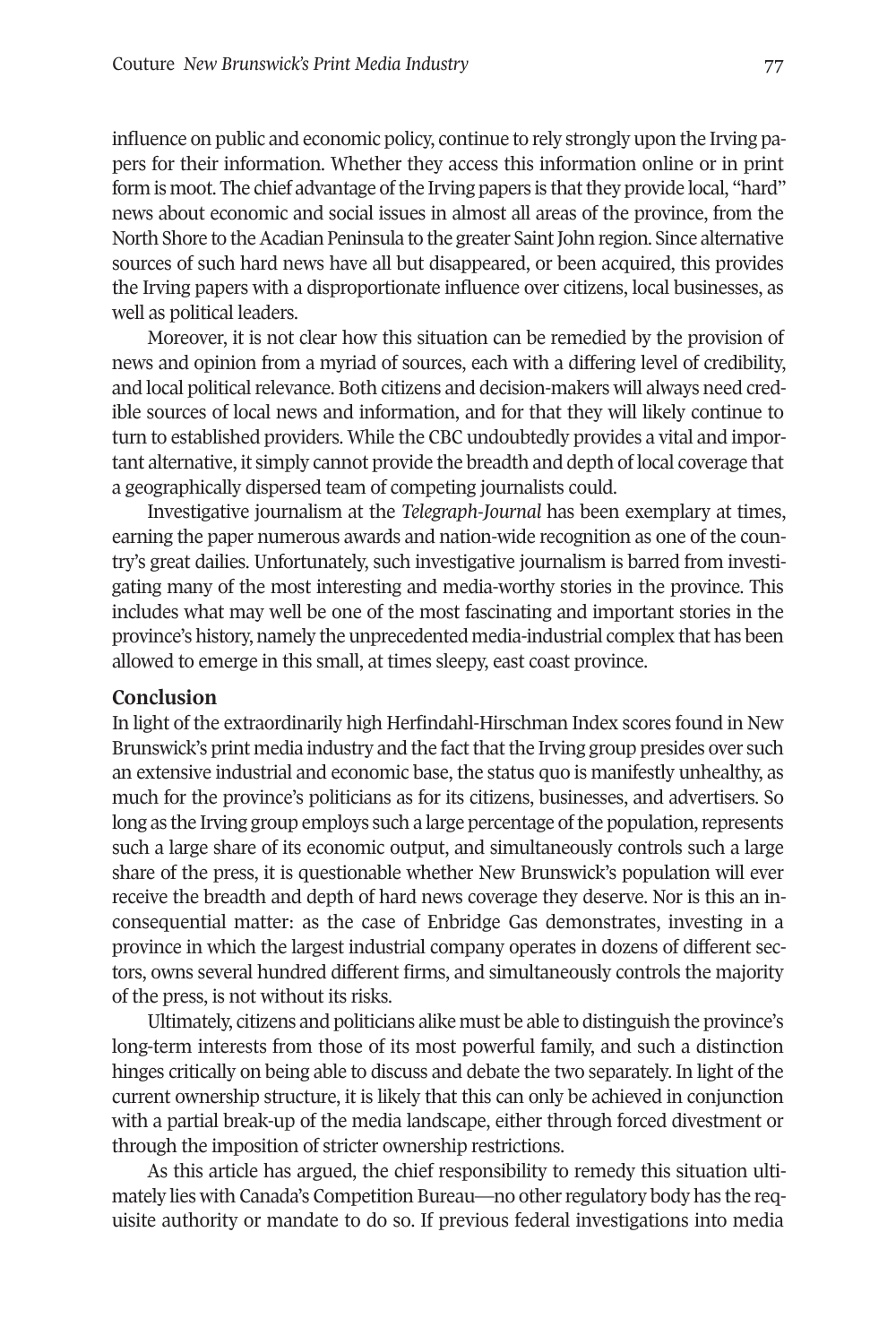concentration are a reliable guide, it is likely that the Bacon Report will fade from view, and that its recommendations will fail to be implemented much like those of the Davey and Kent Reports before it. Unless such federal investigations are accompanied by concrete regulatory action, or by a clear legislative response, their proceedings are little more than archives, destined to merely gather dust in the libraries of the country. As the Canadian Competition Bureau stated, shortly after its founding in 1989:

Competition, properly protected, is highly desirable and effective … It keeps Canadian industries sharp and efficient – characteristics which are of great importance in the increasingly global economy. It constrains the unilateral or collusive exercise of market power.It preserves a place for small businesses, provides opportunities for new ones, and rewards innovation. When competition is protected, a propelling mechanism of the Canadian economy is protected. (Competition Bureau, 1989)

If the Bureau were true to its own mandate, and if governments were truly concerned about the value and the virtues of competition, an essential mechanism propelling both New Brunswick's economy, and its democracy, would be protected—namely, a free, open, and dynamic press.

## **Acknowledgments**

The author wishes to recognize the incredibly generous support provided by the Baxter & Alma Ricard Foundation, without whom my studies in London would not have been possible. Naturally, any views expressed herein are solely those of the author.

#### **Notes**

1. It is worth noting that in early August 2011, the Acadie Nouvelle disclosed publicly that it was seeking financial assistance from the government, in order to stabilize its finances and make up for the poor performance of its trust fund (CBC, August 4, 2011). In August 2012, the CBC noted that the *Acadie Nouvelle* would sell its new printing press and begin outsourcing its printing services to the Irvingowned BNI operation in Moncton (CBC, August 3, 2012). Were the *Acadie Nouvelle* to founder, and be acquired by the Irving group, this would leave no daily print media publication not owned by BNI.

2. This number assumes a total weekly circulation of 240,000 for BNI There remains uncertainty about the precise circulation numbers of some BNI weeklies.

3. When the Kent Commission was launched in 1980, Southam owned over 65% of daily circulation in both Alberta and British Columbia, while the Thomson holdings represented approximately 83% and 87% of the market in Newfoundland and Manitoba, respectively (Litvak & Maule, 1983, p. 467).

4. "Bright-line" provisions refer to rules or standards that are based on objective and verifiable criteria, and which therefore allow little or no room for varying interpretation. An example of this is the 75% ownership limit referred to in the text, and recommended by the Royal Commission on Newspapers (1981).

#### **References**

- Bartley, Allan. (1988). The regulation of cross-media ownership: The life and short times of PCO 2294. *Canadian Journal of Communication*, *13*(2), 45–60.
- Cairns, James P. (1981). Monopoly, detriment to the public, and the K.C. Irving case. *University of New Brunswick Law Journal*, (30), 167–186.
- Canadian Broadcasting Standards Council (CBSC). (2011). *The Special Role of the CBSC*. URL: [http://](http://ccnr.ca/english/about/role.php) [ccnr.ca/english/about/role.php](http://ccnr.ca/english/about/role.php) [July 14, 2011].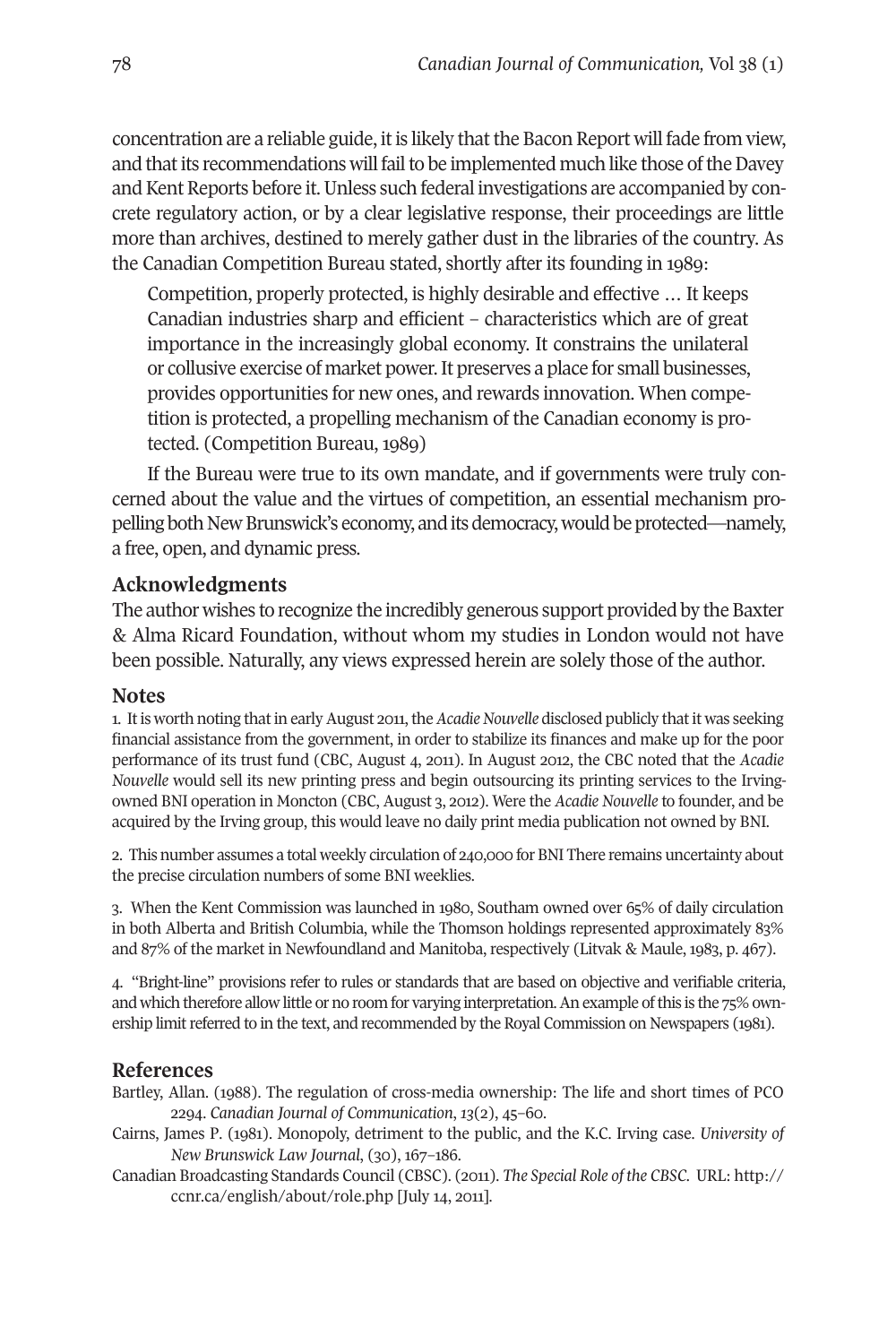- Canadian Encyclopedia. (2011). *Newspapers*. URL: [http://thecanadianencyclopedia.com/index.cfm](http://thecanadianencyclopedia.com/index.cfm?PgNm=TCE&Params=A1ARTA0005724) [?PgNm=TCE&Params=A1ARTA0005724](http://thecanadianencyclopedia.com/index.cfm?PgNm=TCE&Params=A1ARTA0005724) [July 14, 2011].
- Canadian Newspapers Association (CNA). (2011). *Daily Newspaper Circulation by Province*. URL: [http://www.newspaperscanada.ca/sites/default/files/2011%20Daily%20Newspaper%20](http://www.newspaperscanada.ca/sites/default/files/2011%20Daily%20Newspaper%20Circulation%20by%20Province.pdf) [Circulation%20by%20Province.pdf](http://www.newspaperscanada.ca/sites/default/files/2011%20Daily%20Newspaper%20Circulation%20by%20Province.pdf) [November 25, 2012].
- Canadian Newspapers Association (CNA). (2010). *Daily circulation report*. URL: [http://newspaper](http://newspaperscanada.ca/sites/default/files/2010%20TOTAL%20DailyCircReport.xls)[scanada.ca/sites/default/files/2010%20TOTAL%20DailyCircReport.xls](http://newspaperscanada.ca/sites/default/files/2010%20TOTAL%20DailyCircReport.xls) [July 14, 2011].
- CNA. (2011). *Find a Canadian newspaper*. URL: [http://newspaperscanada.ca/about-newspapers](http://newspaperscanada.ca/about-newspapers/find-canadian-newspaper) [/find-canadian-newspaper](http://newspaperscanada.ca/about-newspapers/find-canadian-newspaper) [July 14, 2011].
- Canadian Radio-television and Telecommunications Commission (CRTC). (2011). *Canadian Radiotelevision and Telecommunications Commission.*URL: <http://crtc.gc.ca/eng/home-accueil.htm> [July 14, 2011].
- CanadianBroadcastingCorporation(CBC). (2004,August13).*Committee leery ofJaakkoPoyry report*.URL: [http://cbc.ca/news/canada/new-brunswick/story/2004/08/13/nb\\_woodsupply20040812.html](http://cbc.ca/news/canada/new-brunswick/story/2004/08/13/nb_woodsupply20040812.html) [June 22 2012].
- CBC. (2005, June 7). *Irving, Repsol agree on Saint John LNG terminal*.URL: [http://cbc.ca/news/business](http://cbc.ca/news/business/story/2005/06/07/irving-050607.html) [/story/2005/06/07/irving-050607.html](http://cbc.ca/news/business/story/2005/06/07/irving-050607.html) [June 22 2012].
- CBC. (2007, October 10). *Rare search order used to seize documents from former Irving publisher*. URL: [http://cbc.ca/canada/new-brunswick/story/2007/10/10/nb-irving-follo.html\[](http://cbc.ca/canada/new-brunswick/story/2007/10/10/nb-irving-follo.html)January 31, 2011].
- CBC. (2007, October 12). *Flyer distributor struggles to stay in business*. URL: [http://ca/canada/new](http://ca/canada/new-brunswick/story/2007/10/12/nb-flyer-battle.html)[brunswick/story/2007/10/12/nb-flyer-battle.html](http://ca/canada/new-brunswick/story/2007/10/12/nb-flyer-battle.html) [July 18, 2011].
- CBC. (2008, March 31). *Publisher files anti-competition complaint against Irving media group*. URL: [http://cbc.ca/news/canada/new-brunswick/story/2008/03/31/langdon-competition.html](http://cbc.ca/news/canada/new-brunswick/story/2008/03/31/langdon-competition.html ) [July 18, 2011].
- CBC. (2008, October 28). *[Carleton](http://cbc.ca/news/canada/new-brunswick/story/2008/03/31/langdon-competition.html ) Free Press closing down*. URL: [http://cbc.ca/canada/new](http://cbc.ca/canada/new-brunswick/story/2008/10/27/nb-newspaper-closes.html)[brunswick/story/2008/10/27/nb-newspaper-closes.html](http://cbc.ca/canada/new-brunswick/story/2008/10/27/nb-newspaper-closes.html) [January 31, 2011].
- CBC. (2011, August 4). *L'Acadie Nouvelle seeks government help*. URL: [http://cbc.ca/news/canada](http://cbc.ca/news/canada/new-brunswick/story/2011/08/04/nb-acadie-nouvelle-future-1141.html) [/new-brunswick/story/2011/08/04/nb-acadie-nouvelle-future-1141.html](http://cbc.ca/news/canada/new-brunswick/story/2011/08/04/nb-acadie-nouvelle-future-1141.html) [August 5, 2011].
- CBC. (2011,December 9). N.B.to break natural gas agreement with Enbridge.URL: [http://www.cbc.ca](http://www.cbc.ca/news/canada/new-brunswick/story/2011/12/09/nb-leonard-enbridge-gas-reforms-853.html) [/news/canada/new-brunswick/story/2011/12/09/nb-leonard-enbridge-gas-reforms-853.html](http://www.cbc.ca/news/canada/new-brunswick/story/2011/12/09/nb-leonard-enbridge-gas-reforms-853.html) [November 25 2012].
- CBC. (2012, August 3). *L'Acadie Nouvelle changes printing, distribution to save money*. URL: [http://](http://www.cbc.ca/news/canada/new-brunswick/story/2012/08/03/nb-acadie-nouvelle-printing-distribution.html) [www.cbc.ca/news/canada/new-brunswick/story/2012/08/03/nb-acadie-nouvelle](http://www.cbc.ca/news/canada/new-brunswick/story/2012/08/03/nb-acadie-nouvelle-printing-distribution.html) [-printing-distribution.html](http://www.cbc.ca/news/canada/new-brunswick/story/2012/08/03/nb-acadie-nouvelle-printing-distribution.html) [November 25, 2012].
- Clifford, J.F., Prendergast, T.D., & Wakil, O.K. (2005). Canada. *Global Competition Review*. URL: [http://mbmlex.com/Upload/Publication/Dominance\\_Getting%20the%20Deal%20Through](http://mbmlex.com/Upload/Publication/Dominance_Getting%20the%20Deal%20Through_2005pdf.pdf) [\\_2005pdf.pdf](http://mbmlex.com/Upload/Publication/Dominance_Getting%20the%20Deal%20Through_2005pdf.pdf) [July 18, 2011].
- Competition Bureau. (1989). *Government of Canada*. URL: [http://competitionbureau.gc.ca/eic/site](http://competitionbureau.gc.ca/eic/site/cb-bc.nsf/eng/01136.html) [/cb-bc.nsf/eng/01136.html](http://competitionbureau.gc.ca/eic/site/cb-bc.nsf/eng/01136.html) [July 14, 2011].
- Competition Bureau. (2011a). *The Competition Bureau's Work in Media Industries: Background forthe Senate Committee on Transport and Communications.* URL: [http://www.competitionbureau](http://www.competitionbureau.gc.ca/eic/site/cb-bc.nsf/eng/01985.html) [.gc.ca/eic/site/cb-bc.nsf/eng/01985.html](http://www.competitionbureau.gc.ca/eic/site/cb-bc.nsf/eng/01985.html) [November 25, 2012].
- Competition Bureau. (2011b). *Government of Canada*. URL: http:// [competitionbureau.gc.ca/eic](http:// competitionbureau.gc.ca/eic/site/cb-bc.nsf/eng/home) [/site/cb-bc.nsf/eng/home](http:// competitionbureau.gc.ca/eic/site/cb-bc.nsf/eng/home) [July 14, 2011].
- Creery, Tim. (1984, Spring). Out of commission: Why the Kent recommendations have been trashed. An insider's report. *Ryerson Review of Journalism*.URL: <http://rrj.ca/m3557/> [August14, 2011].
- DeMont, John. (1991). *Citizens Irving: K.C. Irving and his legacy*. Toronto, ON: Doubleday Canada Limited.
- Enbridge Gas New Brunswick. (2012, January 18). A public natural gas system. URL: <http://www.scribd.com/doc/78855674/Enbridge-Gas-letter> [November 25 2012].
- *Final report on the Canadian news media* [Bacon Report]. (2006a). *Report*. Ottawa, ON: Standing Committee on Transport and Communications. URL: [http://parl.gc.ca/Content/SEN](http://parl.gc.ca/Content/SEN/Committee/391/tran/rep/repfinjun06vol1-e.htm) [/Committee/391/tran/rep/repfinjun06vol1-e.htm](http://parl.gc.ca/Content/SEN/Committee/391/tran/rep/repfinjun06vol1-e.htm) [May 14, 2011].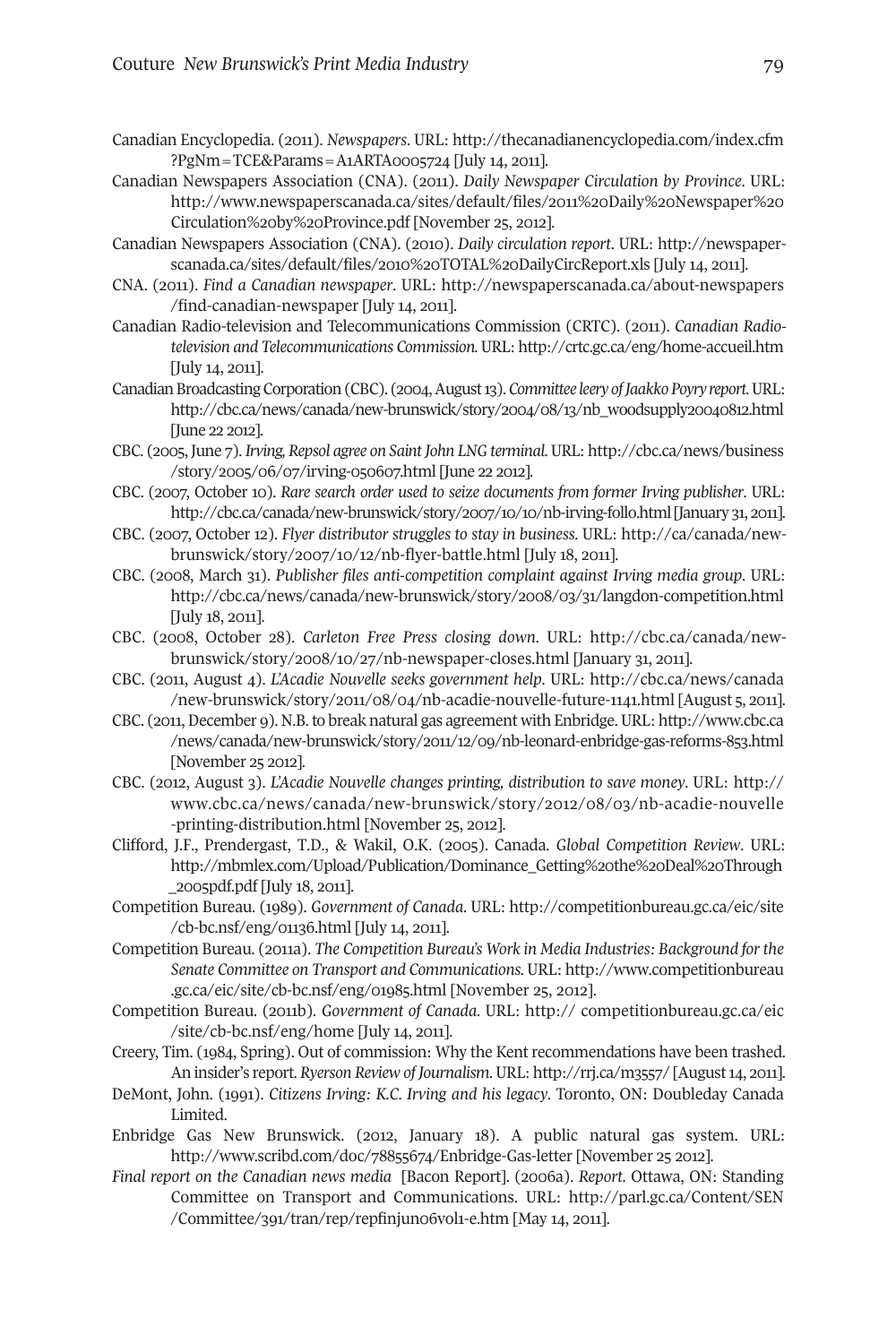- *Final report on the Canadian news media* [Bacon Report]. (2006b). *Report*. Ottawa, ON: Standing Committee on Transport and Communications. URL: [http://www.parl.gc.ca/Content/SEN](http://www.parl.gc.ca/Content/SEN/Committee/391/TRAN/rep/repfinjun06vol2-e.htm ) [/Committee/391/TRAN/rep/repfinjun06vol2-e.htm](http://www.parl.gc.ca/Content/SEN/Committee/391/TRAN/rep/repfinjun06vol2-e.htm ) [November 25, 2012].
- Goldman, Calvin. S. (1989, October 24). The impact of the Competition Act of 1986. *Canadian Bureau of Competition Policy*.URL: <http://competitionbureau.gc.ca/eic/site/cb-bc.nsf/eng/01136.html> [July 14, 2011].
- Government of New Brunswick (2009, October 29). *New Brunswick and Quebec unveil proposed agreement on energy.* URL: <http://gnb.ca/cnb/news/pre/2009e1698pr.htm> [June 19, 2012].
- Henry, David. (1970, December). The Combines Investigation Act and the Mass Media. *Canadian Communications Law Review, 2*, 216–227.
- Herfindahl-Hirschman Index. (2011). Summary of the methodology. *U.S. Department of Justice*. URL: <http://justice.gov/atr/public/testimony/hhi.htm> [June 10, 2011].
- Hunt, Russell & Campbell, Robert. (1973). *K.C. Irving: The art of the industrialist*. Toronto, ON: McClelland & Stewart Ltd.
- InfoSac. (2011). *Online edition.* URL: <http://infosac.ca/servicesEn.php> [July 20, 2011].
- Jackson, Joseph. (1999, December 17). *Newspaper ownership in Canada: An overview of the Davey Committee and Kent Commission Studies.* Government of Canada, Ottawa: Political and Social Affairs Division. URL: [http://publications.gc.ca/collections/Collection-R/LoPBdP/BP](http://publications.gc.ca/collections/Collection-R/LoPBdP/BP/prb9935-e.htm) [/prb9935-e.htm](http://publications.gc.ca/collections/Collection-R/LoPBdP/BP/prb9935-e.htm) [November 25, 2012].
- Jobb, Dean. (2008, December 22). Inside Irving: Canada's second-richest family demystified. *Canadian Business Magazine*. URL: http:// deanjobb.com/?p=188 [January, 30 2011].
- Keshen, Richard & MacAskill, Kent. (2000). "I told you so": Newspaper ownership in Canada and the Kent Commission twenty years later. *The American Review of Canadian Studies*, *30*(3), 315–325.
- Kierans, Kim. (2008, November 4). "Little paperthat could" folds. *Canadian Journalism Project*. URL: <http://j-source.ca/article/little-paper-could-folds> [July 18, 2011].
- Kings Journalism Review. (2008, November 3). Carleton Free Press shuts down. *KJR blog*. URL: <http://kjr.kingsjournalism.com/?p=454> [July 18, 2011].
- Litvak, I. A., & Maule, C. J. (1983). Competition policy and newspapers in Canada. *Antitrust Bulletin*, *28*, 461–481.
- Moniteur Acadien. (2011). *Le Moniteur Acadien*. URL: [http://journaux.apf.ca/documents/tech\\_le](http://journaux.apf.ca/documents/tech_le_moniteur_acadien.pdf) moniteur\_acadien.pdf [August 11, 2011].
- Murray, Chelsea. (2010). The calm after the storm. *Ryerson Review of Journalism,* (Summer). URL: <http://rrj.ca/m8467/> [January 31, 2011].
- Pedneault, M. (2010, February 20). Né sous une bonne étoile: Le secteur de la presse du Nouveau-Brunswick en est un unique en son genre. *Le Devoir*. URL: [http://ledevoir.com/societe](http://ledevoir.com/societe/medias/283524/ne-sous-une-bonne-etoile) [/medias/283524/ne-sous-une-bonne-etoile](http://ledevoir.com/societe/medias/283524/ne-sous-une-bonne-etoile) [June 19, 2012].
- *Report of the Special Senate Committee on Mass Media* [Davey Report] (1970a). Ottawa, ON: Queen's Printer. URL: [http://www.albertasenator.ca/flashblocks/data/BT%20Media/Davey%20](http://www.albertasenator.ca/flashblocks/data/BT%20Media/Davey%20Report%20Vol%201.pdf) [Report%20Vol%201.pdf](http://www.albertasenator.ca/flashblocks/data/BT%20Media/Davey%20Report%20Vol%201.pdf) [May 20, 2011].
- *Report of the Special Senate Committee on Mass Media* [Davey Report] (1970b). Ottawa, ON: Queen's Printer. URL: [http://www.albertasenator.ca/flashblocks/data/BT%20Media/Davey%20](http://www.albertasenator.ca/flashblocks/data/BT%20Media/Davey%20Report%20Vol%202.pdf) [Report%20Vol%202.pdf](http://www.albertasenator.ca/flashblocks/data/BT%20Media/Davey%20Report%20Vol%202.pdf) [May 20, 2011].
- *Report of the Special Senate Committee on Mass Media* [Davey Report] (1970c). Ottawa, ON: Queen's Printer. URL: [http://www.albertasenator.ca/flashblocks/data/BT%20Media/Davey%20](http://www.albertasenator.ca/flashblocks/data/BT%20Media/Davey%20Report%20Vol%203.pdf) [Report%20Vol%203.pdf](http://www.albertasenator.ca/flashblocks/data/BT%20Media/Davey%20Report%20Vol%203.pdf) [May 20, 2011].
- Reynolds, Neil. (2010, Summer). Response to Julian Walker's "The Once and Future New Brunswick Free Press." *Journal of New Brunswick Studies*, *1*. URL: [http://journals.hil.unb.ca/index.php](http://journals.hil.unb.ca/index.php/JNBS/article/view/18411/19886) [/JNBS/article/view/18411/19886](http://journals.hil.unb.ca/index.php/JNBS/article/view/18411/19886) [May 20, 2011].
- Royal Commission on Newspapers (1981). *Report*. Ottawa, ON: Minister of Supply and Services Canada. URL: [http://epe.lac-bac.gc.ca/100/200/301/pco-bcp/commissions-ef/kent1981-eng](http://epe.lac-bac.gc.ca/100/200/301/pco-bcp/commissions-ef/kent1981-eng/kent1981-eng.htm) [/kent1981-eng.htm](http://epe.lac-bac.gc.ca/100/200/301/pco-bcp/commissions-ef/kent1981-eng/kent1981-eng.htm) [March 19, 2011].